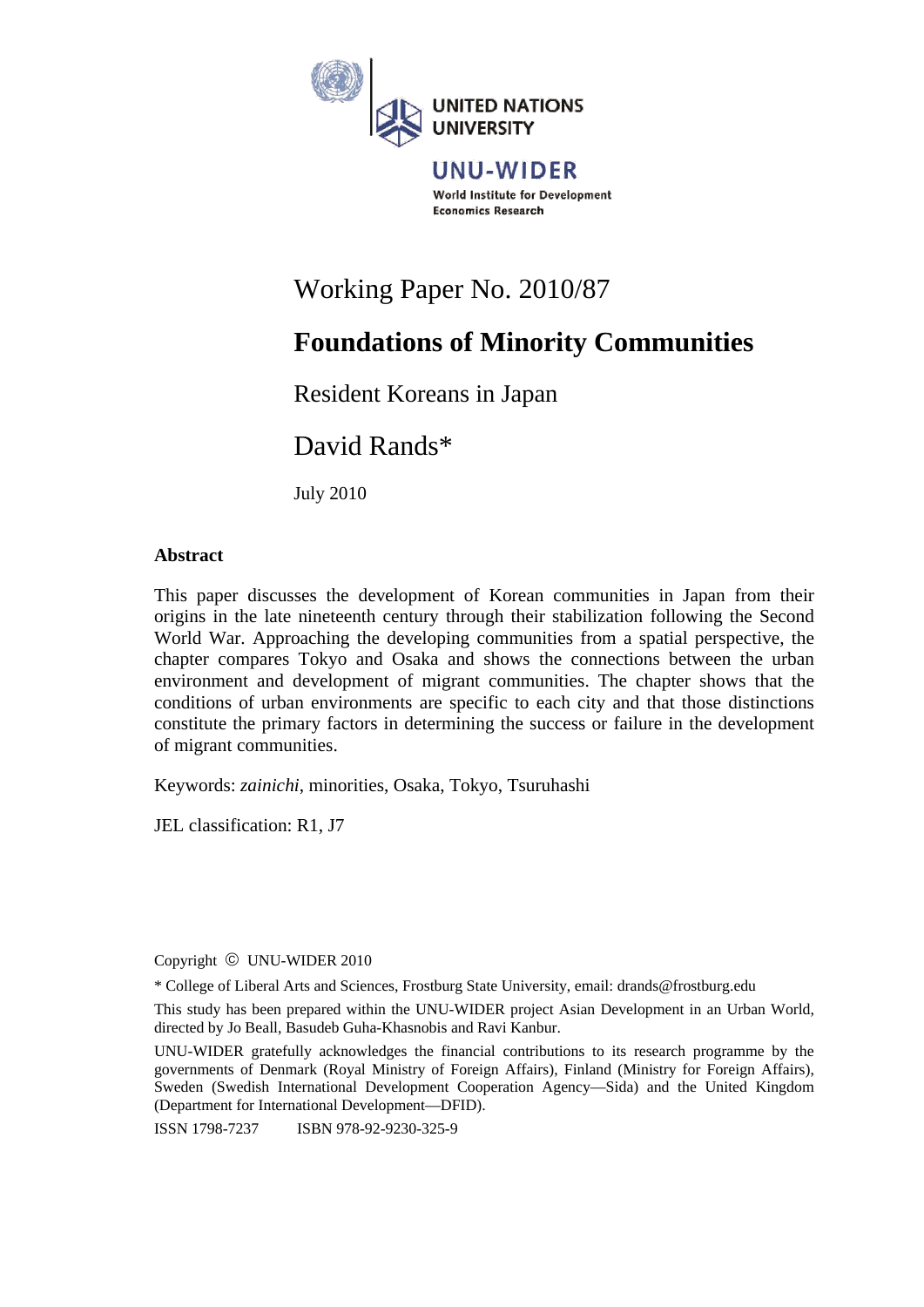*The World Institute for Development Economics Research (WIDER) was established by the United Nations University (UNU) as its first research and training centre and started work in Helsinki, Finland in 1985. The Institute undertakes applied research and policy analysis on structural changes affecting the developing and transitional economies, provides a forum for the advocacy of policies leading to robust, equitable and environmentally sustainable growth, and promotes capacity strengthening and training in the field of economic and social policy making. Work is carried out by staff researchers and visiting scholars in Helsinki and through networks of collaborating scholars and institutions around the world.* 

*www.wider.unu.edu publications@wider.unu.edu*

UNU World Institute for Development Economics Research (UNU-WIDER) Katajanokanlaituri 6 B, 00160 Helsinki, Finland

Typescript prepared by Anne Ruohonen at UNU-WIDER

The views expressed in this publication are those of the author(s). Publication does not imply endorsement by the Institute or the United Nations University, nor by the programme/project sponsors, of any of the views expressed.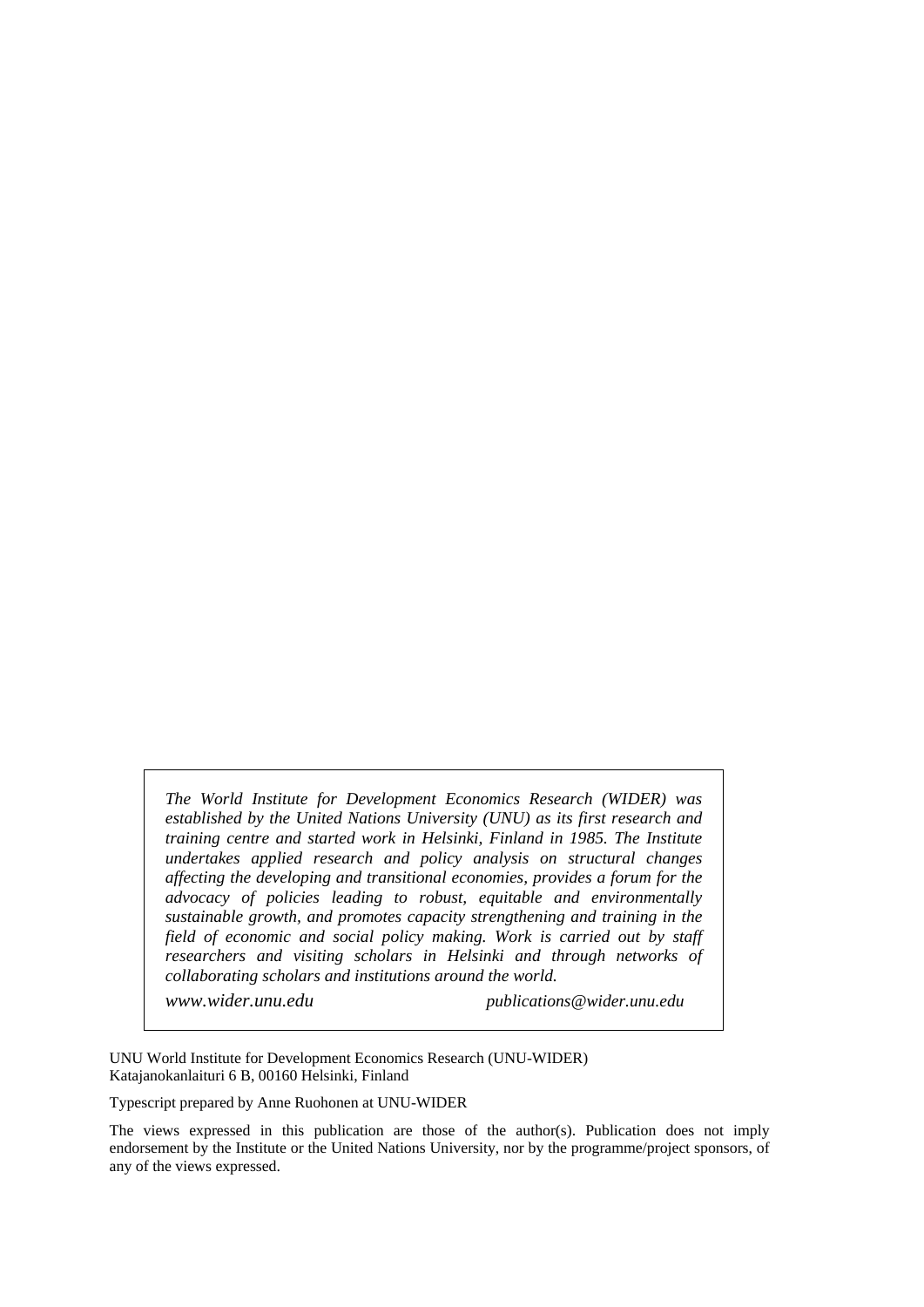# **1 Introduction**

1

In 1977 Thomas Kessner set out to explain how groups succeeded in integrating into American society through an inspection of Italian and Jewish immigrants to New York between 1880 and 1915. Kessner's thesis is built partially on Bodnar's (1985) idea that different migrant groups reach the city with varying levels of preparation for the transition to urban life and success at integration is consequentially tied. Kessner utilizes the city as a control, and utilizes the immigrant communities as the variable in his observations. This paper is an attempt to change Kessner's methodology and examine the connection of the urban environment with immigrant communities by looking at the same migrant group in two different urban settings. It is hoped that this will show the spectrum of narratives regarding the Korean community, and provide insight into the development of the communities relative to their geographic settlement.

In 1982, Koreans represented 82.6 per cent of all foreign residents in Japan. While their numbers have remained stable over the last two decades, the number of other immigrants has increased so that by the end of 2001 Koreans represented only 35.6 per cent of the foreign resident population (Mervio 2003: 85). This influx of immigrants has kindled interest in understanding how Japan deals with immigrant minorities. While, long considered a homogeneous society, Japan has become the target of many studies aimed at disclosing its multiethnic composition.<sup>1</sup> However, many of the studies encompass a multitude of minority groups, and those that focus specifically on the Korean community in Japan address the group monolithically, rather than looking at the individual communities within the Korean minority. This allows for great amounts of data to be collected, but ignores the complexities of researching the interaction of the urban environment and Koreans in Japan.

Rather than one entity that can easily be labelled as Korean residents (*zainichi kankokujin/chōsenjin*), the Korean population consists of multiple communities. Sometimes the only thing connecting these groups is the fabricated label of *zainichi*. 2 Comprehending the dynamics of these individual communities is paramount to understanding how Korean immigrants entered Japanese society, and the extent they were incorporated into it. No study of migration or the development of identity is accurate unless these communities are examined within the particular historical context specific to them.

<sup>1</sup> Recent works on Japan's ethnic diversity include Dale (1986), Weiner (1994 and 1997), and Lie (2001). Mori (1997) addresses the economic factors of immigration and Komai (1995) addresses the contemporary social conditions of immigrant labour. Walker (2001) deals with Japanese interaction with the native inhabitants of the Japanese archipelago. Please see the bibliography at the end of the text for a more complete listing.

<sup>2</sup> The term *zainichi* means resident alien and is placed before the migrant's country of origin to denote foreign status. Thus, Korean residents are known as *zainichi kankokujin* for those immigrating from South Korea and *zainichi chōsenjin* for those immigrating from North Korea. Since a large portion of Koreans immigrated before the division of the Korean peninsula, they are often simply termed *zainichi*.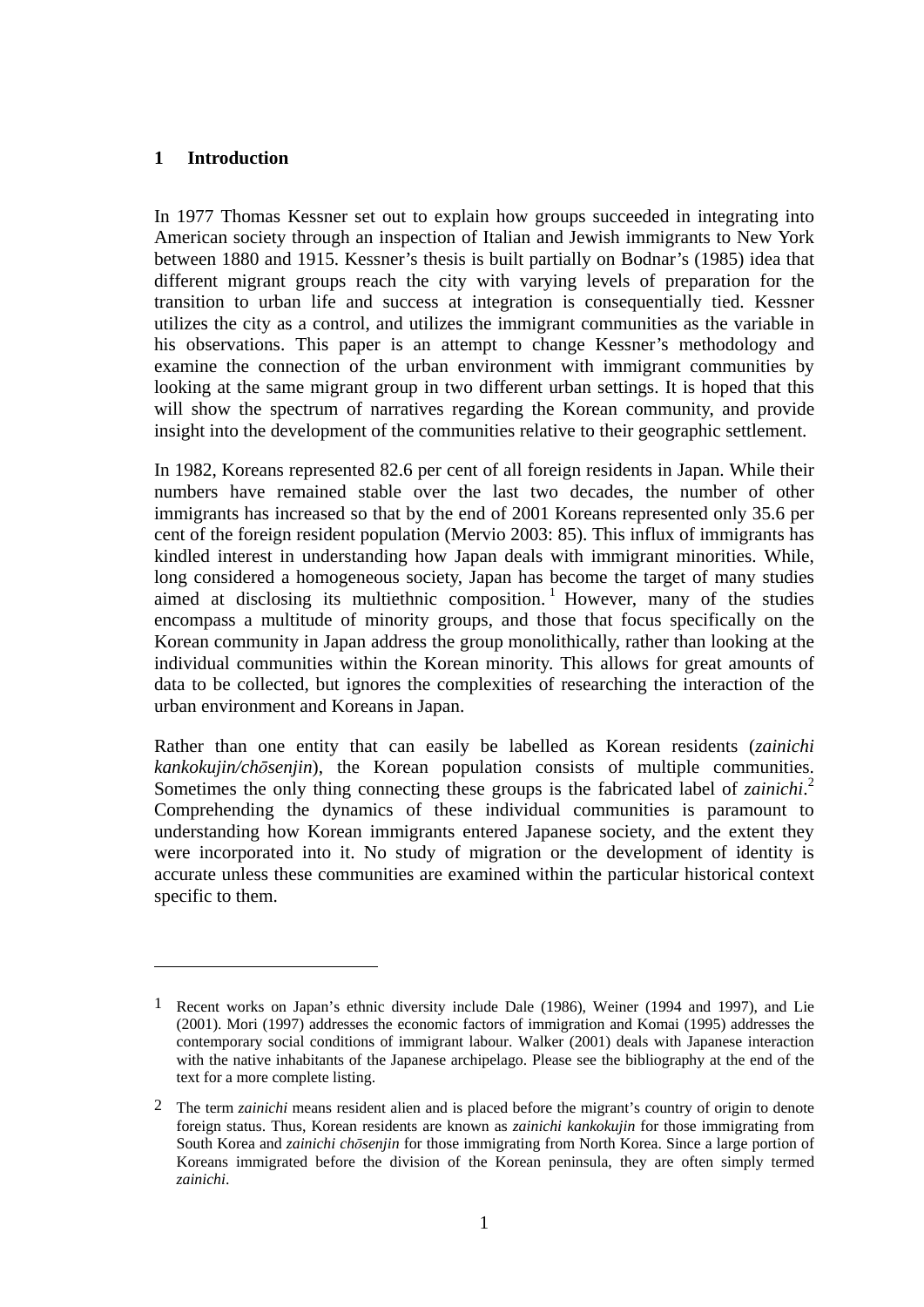As Japan becomes increasingly diversified, the need to understand how minority groups evolve and interact with the native population grows. By focusing on the city of Osaka and its Korean population this study shows the community's unique origins and the conditions that set it apart from the Korean community in Tokyo. This allows further research on immigrant identity and diaspora providing a truer base from which to draw conclusions.

### **2 Osaka as an industrial center**

 $\overline{a}$ 

The distinct character of Osaka compliments the uniqueness of its Korean community. While Tokyo and Kyūshū also have large Korean populations, Osaka continues to have the largest Korean community. This is due to a combination of Osaka's history and the circumstances under which the Korean community there evolved. A comprehension of the city's history is vital to understanding why it became an area of Korean migration, and how the Korean community developed.

Osaka has long been an industrial center. Originally called Naniwa, and referred to as 'Japan's Kitchen' in pre-modern times, Osaka's location allowed it to be the focal point of the rice trade. Although Japan followed a Confucian social order that looked down on commerce and relegated merchants to the lowest tier of the social hierarchy, the movement of rice was a necessity that enabled Osaka to rise up as one of three important urban centers in Japan.<sup>3</sup> While Edo, later to be renamed Tokyo, was the main administrative center of Japan, and Kyoto remained the traditional capital and home of the Imperial family; Osaka became the main center of trade. By 1868 and the shift from the Tokugawa period (1603-1868) to the constitutional monarchy of the Meiji period (1868-1912), Osaka had become the largest commercial center in Japan.

Even before the Tokugawa period had officially come to a close, Japanese society was undergoing severe change. The arrival of Commodore Perry to open Japan to foreign influence in 1853 dramatically increased the already building internal pressures for change as Japan sought new ways to deal with the western presence. Rather than trying to 'repel the barbarians', the Japanese adopted a policy of rapid modernization along western lines in order to better protect their interests. What had been largely an agricultural economy throughout the Tokugawa period rapidly industrialized, and by 1902, there were 499,000 workers in Japan's 8,612 factories. The great majority of these factories were created in the wake of the Sino-Japanese War of 1894-1895 and were

<sup>3</sup> For a detailed account of Osaka's early history please see McClain and Wakita (1999), wherein the authors explain how Osaka came to be the second largest city in Japan. Wakita explains that '…merchant initiative--the efforts of individuals to secure their own livelihood--must be taken into account, for without their enterprise and labours all government policies would have ended in naught.' and 'Merchant self-management of their own political affairs…became the norm of Osaka during the early modern epoch' (p. 267). A complete understanding of the character of more contemporary Osaka must be prefaced with a basic comprehension of the region's origins and development in the larger context of Confucian Japan as seen in Nosco (1997) and Hall and Jansen (1967). Although a detailed discussion of pre-modern Osaka is outside the scope of this project, it is hoped that readers will realize the unique position of Osaka in Japanese society.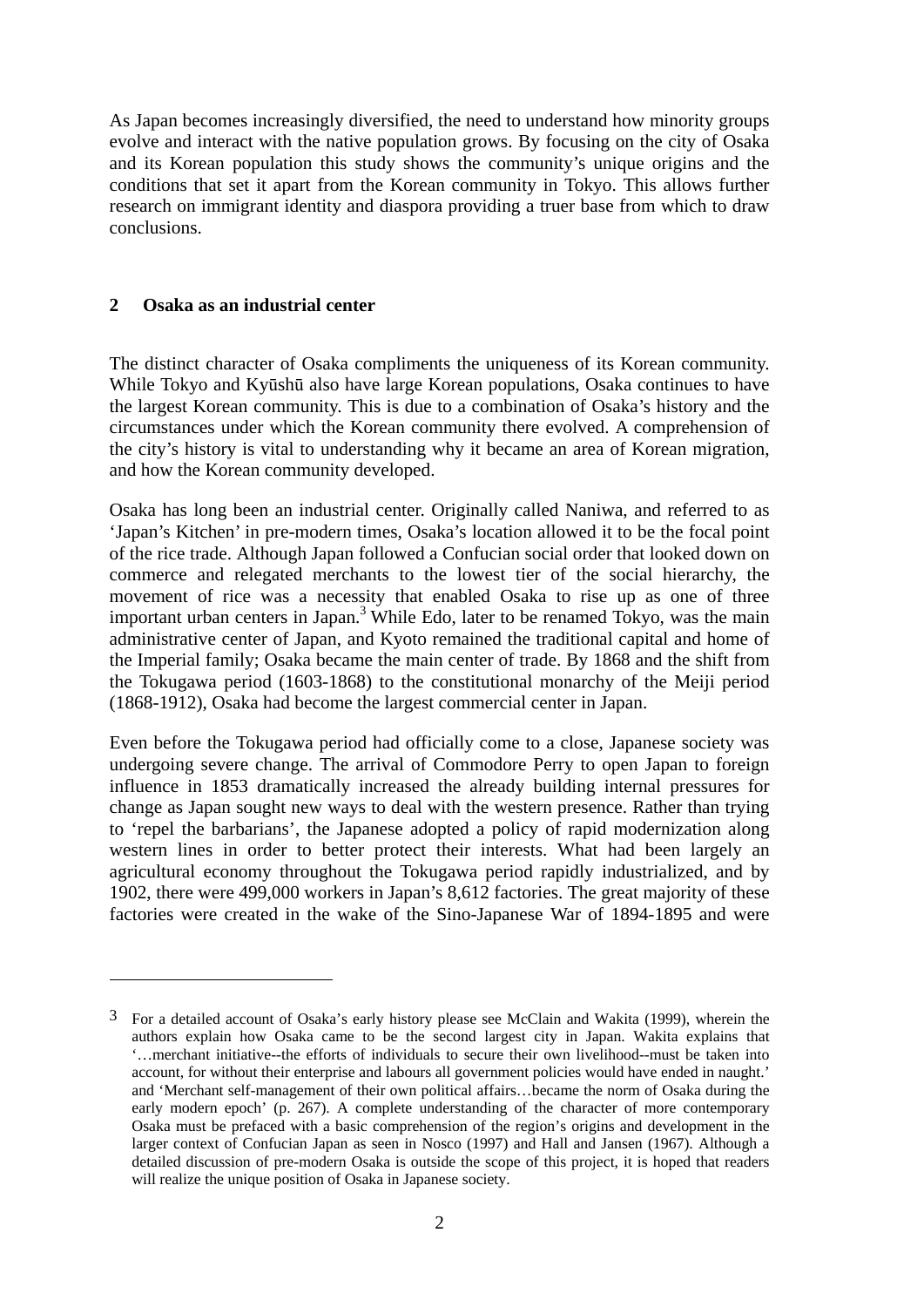centered in the textile industry.<sup>4</sup> Iwaji Honda (1909: 6) noted that '...at the present silk has assumed the foremost position of all exports from Japan, so much that both the government and the people are giving every possible attention not only to the encouragement, but also to the betterment of the industry.' This rapid expansion of production caused migration from rural areas to the urban areas. Osaka, being one of the largest urban areas, and traditionally home to commercial activity, became a center of Japan's fledgling industrial revolution.

As factories were built, Osaka's urbanization increased at a fantastic pace. Ranking as possibly the largest urban center in Asia, Osaka became known as the 'Capital of Smoke' due to its large concentration of factories.<sup>5</sup> This differed greatly from Japan's other principal cities, Tokyo and Kyoto which were identified much more with government, academia and culture. As Koreans came to constitute a sizeable percentage of the labourers in Osaka's factories, the image of the city became tied to their identity as well.

### **2.1 Tsuruhashi**

1

Tsuruhashi is an area in present-day Ikuno-ku in Osaka city. It lies to the east-south-east of the city center and is the hub of *zainichi* identity for the area. The area's geographic development was an integral aspect of its selection by Korean migrants as an epicenter. The industrialization of Tsuruhashi, coincided with the initial arrival of Osaka's Korean population. There is no doubt that this transitory state of Tsuruhashi provided an excellent environment for the development of insular communities for first-generation immigrants who had no domestic support organizations available to them. It also makes Osaka's Korean community unique. Other large Korean populations in Japan were fundamentally different in that they were organized with much more structure. Only in Osaka did the transitional conditions of the economy define the geographical boundaries of the Korean community.

#### **3 Political and economic changes in Japan**

Japanese imperial expansion played an integral part in the development of both Japan's and Tsuruhashi's economy. After the Russo-Japanese War of 1905, Korea was declared a protectorate of the Japanese Empire.<sup>6</sup> This greatly increased the size of the empire, but, unlike the Sino-Japanese War, did not give Japan any quick economic stimulus since no war indemnities were included in the treaty. The war had drained the Japanese economy

<sup>4</sup> Hanes (2002). For more information on Japan's industrial transformation please see Gordon (1985), Hall (1971), and Garon (1987).

<sup>5</sup> Tamaki (1982: 156) as found in Hanes (2002). Tamaki continues with the following passage found in an elementary primer: 'It is only natural that Osaka should be called the Capital of Smoke. Even on a fair day, the sky grows dull as you approach Osaka station by train, making the city appear overcast. There are over eight thousand factories here, large and small. Lined up one after another like trees in a forest, their chimneys belch smoke incessantly. With its diversity of flourishing industries, Osaka is truly Japan's greatest industrial city.'

<sup>6</sup> For a more detailed account of this period please see Okamoto (1970).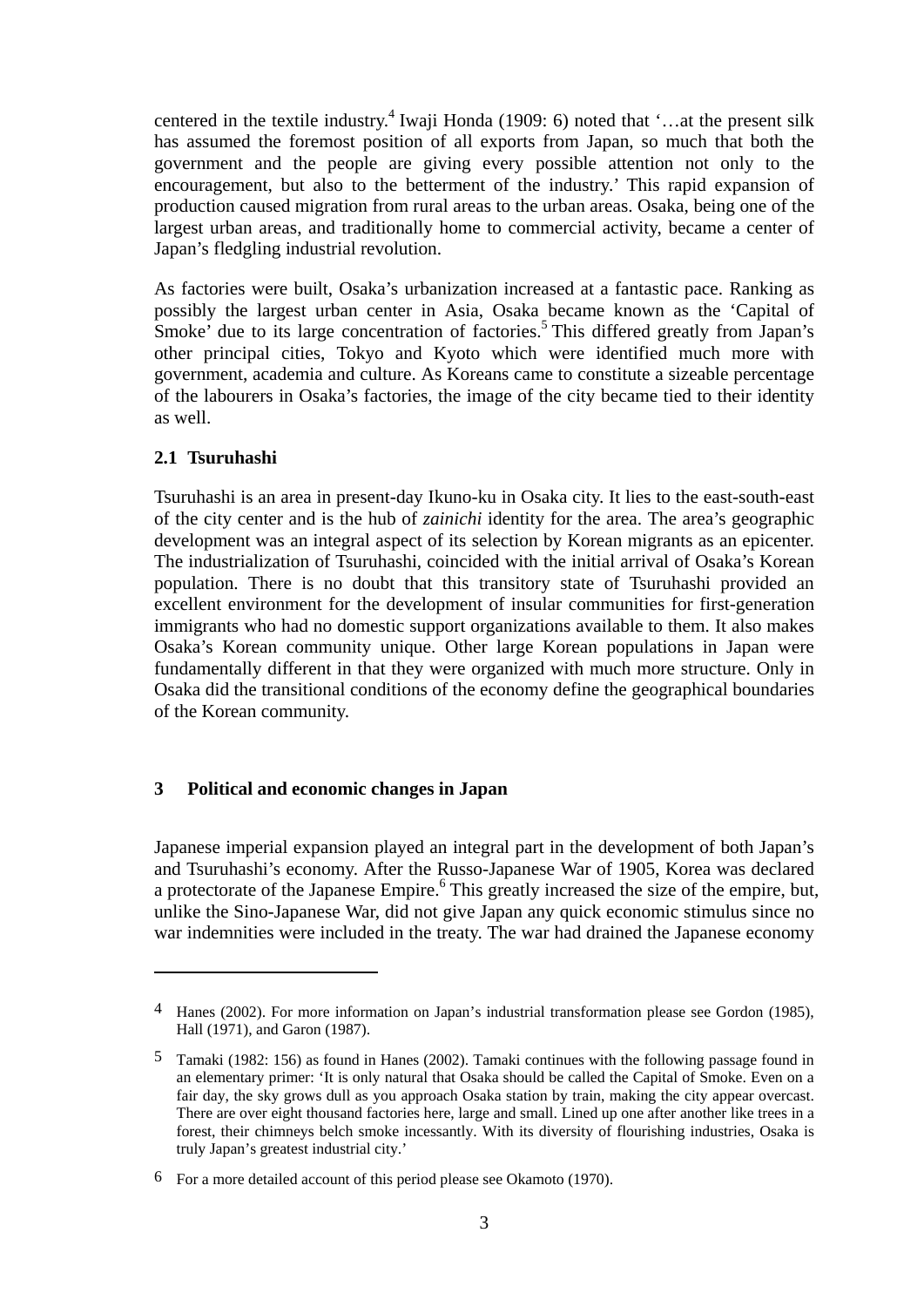and resulted in control of Korea, which was itself undergoing a difficult transition from an increasingly corrupt and inefficient Confucian system to a more capitalistic economy involved in world trade.<sup>7</sup> The Korean peninsula proved to be a difficult area for Japan to control as a protectorate, and in 1910, the peninsula was annexed as a colony.

The First World War acted as a catalyst for increasing industrial growth as European imports declined and Japanese industry raced to fill the void in world production. In the years 1901 to 1913, the number of factories within the city more than tripled and the value of production nearly quadrupled.  $8$  By war's end, Osaka's skyline was darkened by smoke from chemical plants, copper mills and ironworks. A description of Osaka by Hanes (2002: 199) gives some idea of the industrialization going on at the time and its consequences.

Interwar Osaka was ringed by slums, most of them adjacent to the many factories that had been erected near the harbor and along the rivers of the city. Arguably worst hit were the unincorporated districts of Nishinarigun and Higashinari-gun. Both areas were flush with factories and both experienced a huge influx of industrial labour during the economic boom of the First World War. Nishinari-gun reported a 47 per cent increase in total population, jumping from 170,000 to 250,000, while Higashinarigun reported a 43 per cent increase, expanding from 140,000 to 200,000.

This urban expansion can be seen against a citywide increase of only 11 per cent. This residential purgatory, as Hanes describes it, was the result of national planning gone awry.

Japanese agriculture was undergoing horrific stresses at the time as well, and the 1918 rice riots, which spread across most urban areas, were also experienced in Osaka. While increasingly urban, the only legislation available to consolidate land was the Arable Land Adjustment Act (*Kōchi Seirihō*) that had been adopted by the government in 1899. Intended as a measure to consolidate agricultural land for increased productivity, it was implemented by Tsuruhashi in 1919 as a means to prepare the community for urban development. This included updating irrigation and roads, and river improvement. Because the system was designed for agriculture, its roads were never intended for normal auto traffic, and even today, streets in Tsuruhashi are notably narrow. The land adjustment project did allow for the development of the river, ensuring that it would not overflow its banks. This enabled land owners to build permanent structures much closer to the river bank, further aiding in the conversion of land from farming to an urban environment. Coupled with the increasingly urban population this meant that a landowner could increase his profit sevenfold by renting small parcels of land to

 $\overline{a}$ 

<sup>7</sup> Korea had attempted to avoid western influences and cling to a traditional Confucian social hierarchy determined by birth. This social system was increasingly subject to pressure from both internal and external forces as western missionaries and merchants attempted to gain access to the peninsula. After 1894 Japanese influence increased until the Korean government implemented the Kabo Reforms in 1904 which did away with the hereditary hierarchy. While knowledge of Korea's transformation is important in understanding emigration to Japan, it is beyond the scope of this paper. For more information on this period please see, Haboush and Deuchler (1999), Schmid (2002), and Conroy (1960).

<sup>8</sup> Shinshū Osaka-shi Shi Hensan Iinkai (1995: 235), as found in Hester (1999: 37).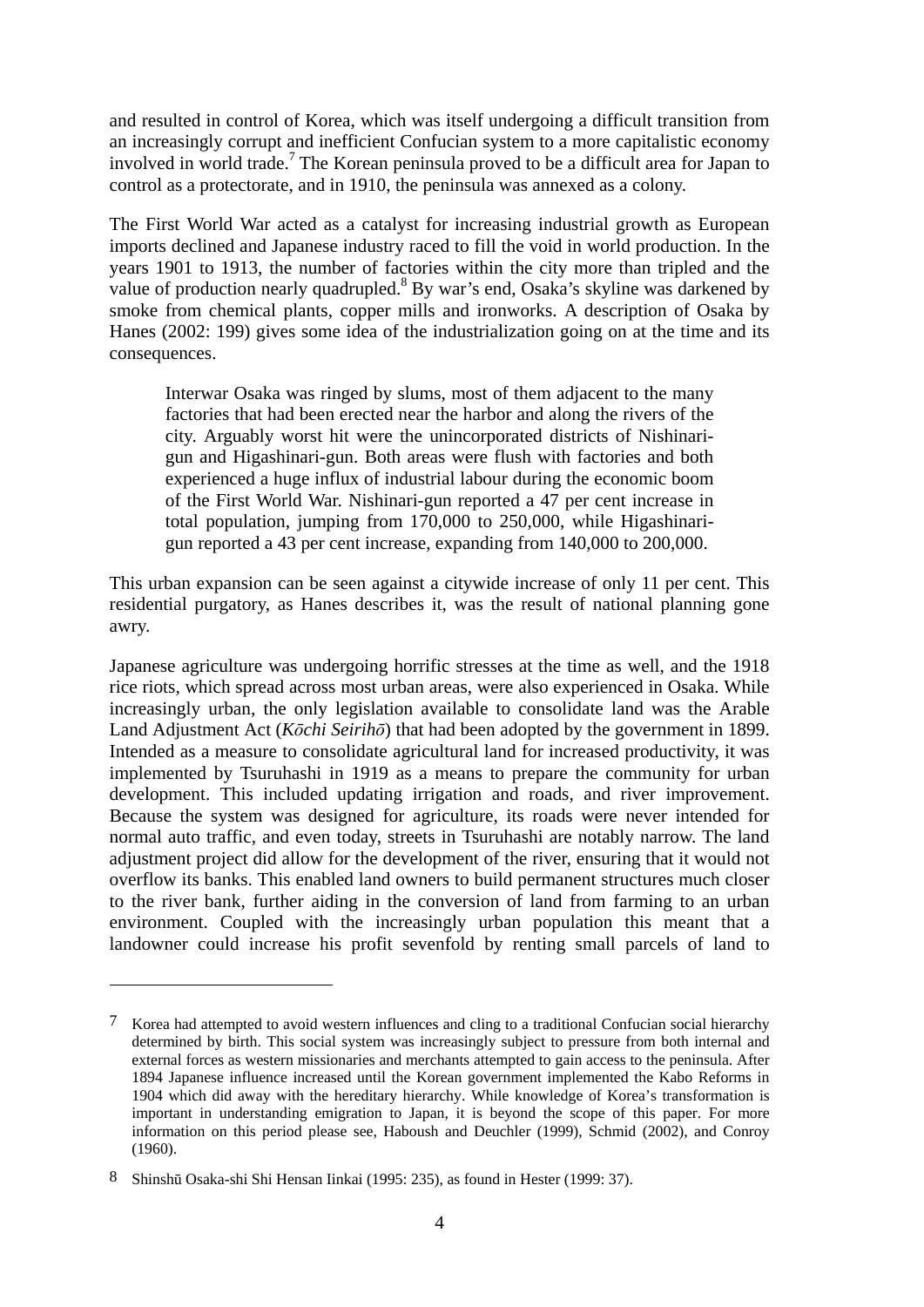industrial workers rather than farming it. It is against this backdrop that Korean workers first appeared in great numbers.

# **4 Immigration**

<u>.</u>

During the Edo period, Korea was one of the few foreign governments to have diplomatic relations with Japan. This changed with the coming of the west and the Meiji period, and soon foreigners from many locations were residing in Japan. Statistical reports from 1895 show over 7,000 foreigners in Japan, of which only 12 were Korean (Table 1). Initial immigration was largely based on unequal treaties gained through 'gunboat diplomacy' that guaranteed favorable economic conditions and extraterritoriality. westerners in Japan were primarily employed as advisors to Japanese industrial development, or as merchants whose advantageous conditions in Japan served as a base for further exploitation of Chinese markets. Since these advantages were unavailable to Koreans, who were facing encroachments from the west as well, there was little incentive to emigrate to Japan.

It is important to note the influx of western immigration, especially given that before 1855 any westerner found in Japan beyond the confines of the tiny trading post of Dejima was subject to death. This can be compared with the relatively low number of Koreans. The Chinese presence is also notable since it represents approximately half of the total number of foreigners in Japan. While these figures represent a trend in the Meiji (1868-1912) and early Taisho (1912-1928) periods, they only allude to the dramatic changes in immigration patterns between 1919 and 1945.

While western immigration had climbed sharply after Japan opened to commercial trade, it began to decline after the first decade of the twentieth century. Drops in immigration by Europeans and Americans can largely be attributed to two major factors. The first factor behind the decline in western immigration was the First World War. As European interest turned inward, less emphasis was placed on East Asia. In addition, Japanese, who by this time had gained a high level of sufficiency in their trades, were increasingly replacing western advisors employed in Japan to assist in its efforts to modernize. These westerners included military advisors, city planners, doctors, and even educators such as Lafcadio Hearn, who was succeeded by the famous author Natsume Soseki. Increases in Asian immigration can also start to be seen by the quadrupling of Chinese immigration. As China continued to suffer at the hands of the colonial west, many Chinese saw Japan's modernization as a model to follow. Both Chinese and, to a lesser extent, Korean students came to Japan to study. These students were encouraged by Meiji elites such as Yukichi Fukuzawa, $9$  and were initially quite enamored with the Japanese system. Korean immigration was limited in scope and until 1910, Koreans were in every sense a foreign population. This changed when the Empire of Korea was annexed into the Empire of Japan. Thereafter, all Koreans became subjects of the Japanese government

<sup>9</sup> Yukichi Fukuzawa is the founder of Keio University, one of Japan's premier private universities, and a strong advocate of Korean students. He is reported to have opened up his home to Koreans wishing to study in Japan and worked to ensure their successful studies. Many of his philosophies can be seen in the Kabo Reforms of 1904 and after the fall of the progressive movement in Seoul, many of the refugees fled to Japan where he assisted them. For more on Fukuzawa see Kiyooka (1966).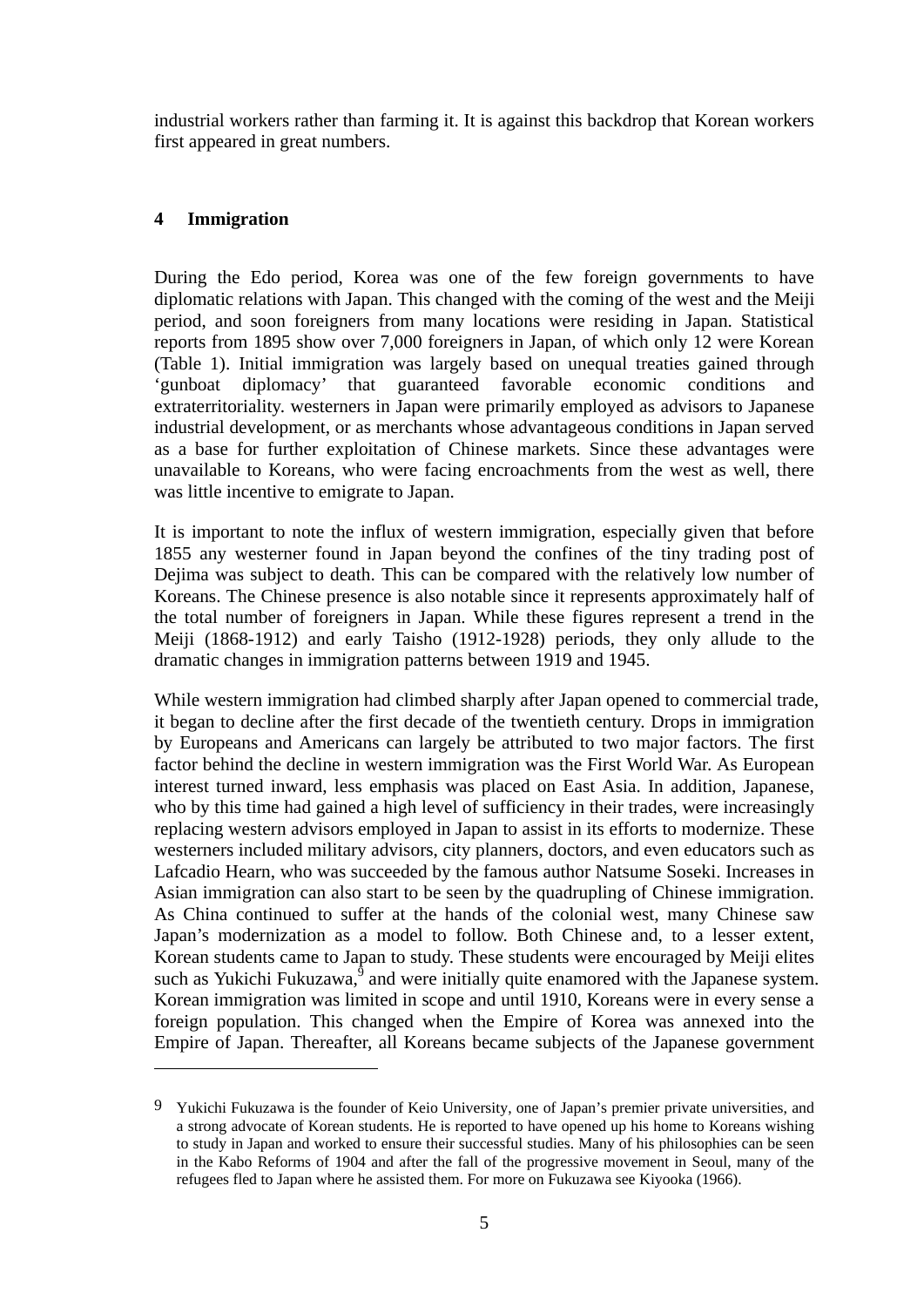and classified as 'Japanese subjects of Korean race' (Wagner 1951: 9).<sup>10</sup> This is the primary factor of the more than tenfold increase of Koreans in Japan between 1905 and 1913. After annexation, it became much easier for Koreans to enter Japan for study, and many took advantage of educational facilities unavailable on the peninsula.

#### **5 Early Korean immigration**

As shown above, Korean immigration began with students, and not until some time after Korea's annexation did large numbers of immigrants begin to cross into Japan. Much of this immigration can be broken up into occupation and region. In 1910, the largest Korean population in Japan was located in Tokyo, where the majority of Koreans were students. As immigration became easier with annexation, more Koreans seeking employment immigrated and the number of labourers increased. Most of this labour was dispersed throughout the greater Tokyo area however, and the Korean community in Tokyo remained dominated by students well into the 1920s. In the Kansai region, of which Osaka is the largest urban area, Korean labourers were first recruited by the Settsu Cotton Spinning Company of Osaka in 1911, and then recruitment expanded to the Settsu Company's Akashi factory where 208 Koreans were employed over the next five years (Warren 1994: 72-3). This marked the beginning of Korean immigration to Japan's factories centered in the Kansai region. The third major area of Korean immigration was the mines of Hokkaido and Kyūshū. These islands on the northern and southern extremes of Japan were sources of coal, which encouraged Korean labour. The Hokkaido Steamship and Colliery Company (Hokutan), which began to recruit Korean miners as early as 1912, had its first six Korean employees work in the Yubari mine in 1916.

This was soon followed by increases in Korean miners, and by 1918, the company employed 659 Koreans. Successes by northern mining companies prompted Kyūshū mines to employ Korean labourers as well, and by 1917, all but the Miike mine of Kyūshū's Chikuhō coalfield employed Korean immigrants.<sup>11</sup> Figure 1 makes clear the regional distinctions among Korean labour and exhibits the necessity of addressing each group separately. The type of labour and circumstances surrounding the different communities greatly influenced their development.

The distinctions in region can also be noted by Yukio Takeda's 1938 listing of factories to employ Korean workers before 1918. Of the 32 factories listed, 22 were within the boundaries of Osaka, Hyōgo and Wakayama prefectures while another 5 factories were just outside the traditional borders of Kansai in Mie prefecture.<sup>12</sup> From the first decades

 $\overline{a}$ 

<sup>10</sup> Wagner goes on to explain that annexation brought about an end to Korean citizenship, but did not result in Japanese citizenship. Koreans, whether in Japan or Korea were legally treated inferior to Japanese citizens.

<sup>11</sup> For a more detailed account of Korean employment in mining see Weiner (1989: 60-2) and Smith (1999).

<sup>12</sup> Takeda (1938: 213), and quoted in Weiner (1989: 58).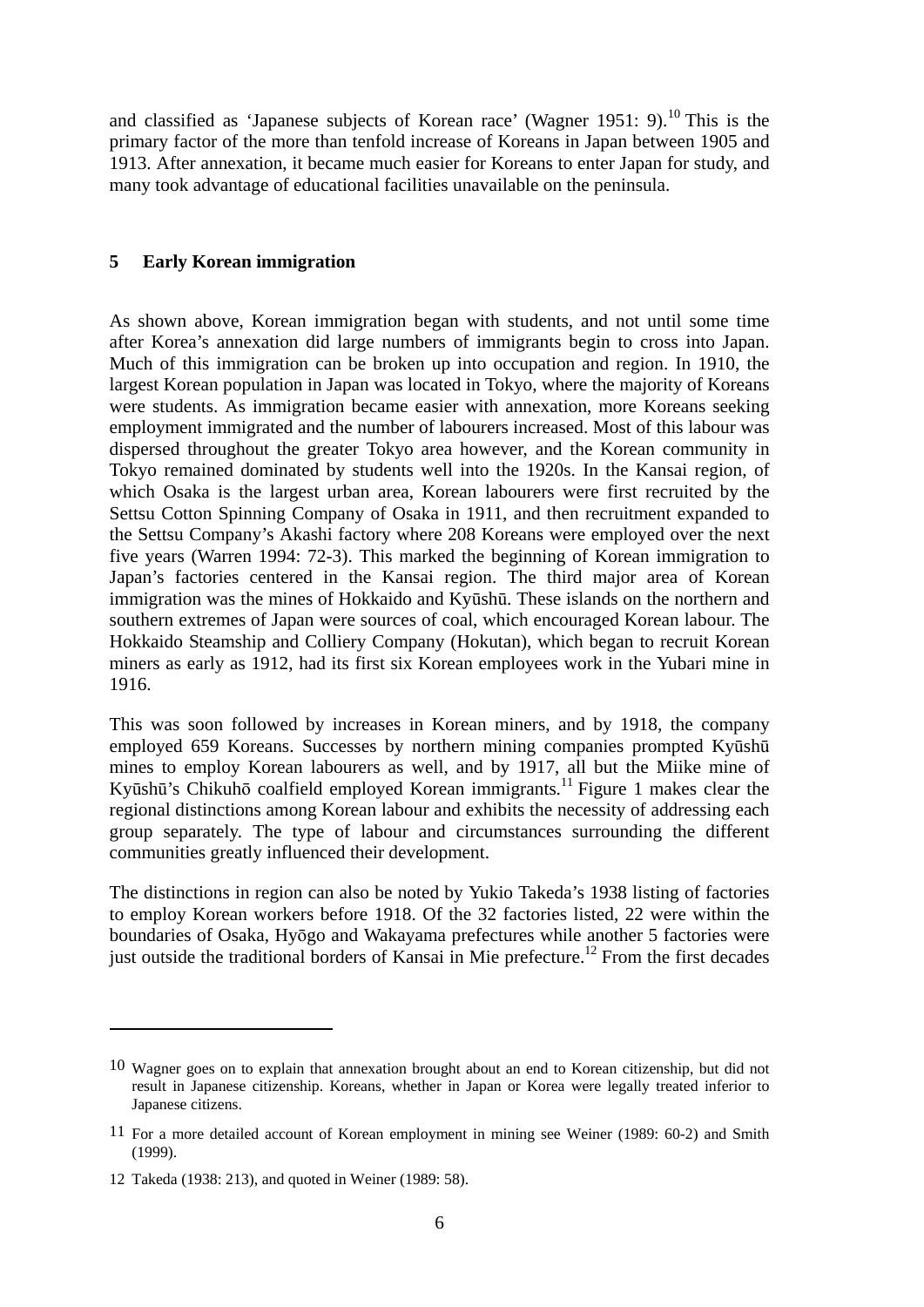of the twentieth century, Kansai's industrial factories began using Korean labour to offset Japanese *dekasegi*, which was plagued by frequent escapism from contracts.13

#### **6 Korean immigration in Osaka**

1

In the fifteen years between 1915 and 1930, the number of Koreans in Osaka increased nearly one hundred fold from only 399 in 1915 to 32,806 in 1930. The population jumped to nearly eight times this in the following eight years to a pre-wartime high of  $241,619$  by 1938.<sup>14</sup> The majority of these immigrants had high hopes when they departed from Korea, but their lives in Japan were far from comfortable. 1926 statistics from the city government show that the majority of the Korean population lived in the Minato-ku and Higashinari-ku. The population density of the barracks style housing was high with individual units as small as two josū.<sup>15</sup> The report also shows that the barracks in Ikuno, Kokubun-chō were converted hen houses. It states that although the police had ordered the situation rectified five months previously, Korean immigrants had made the spaces into permanent living quarters.<sup>16</sup> An official in the Social Affairs Bureau of the Osaka City government described Korean immigrants the following way:

…the great majority of them drift across to Japan without any knowledge of the conditions here, and dreaming of filling their pockets with gold. Their first feelings on arriving in Japan are probably best expressed by the phrase 'it sounded like paradise, but when I saw it, it was hell.<sup>'17</sup>

Illiteracy compounded the feelings of despair for new immigrants and a survey of Osaka Prefecture in 1928 revealed that more than 50 per cent of men and 80 per cent of women surveyed had virtually no comprehension of the Japanese language.<sup>18</sup> They were also subject to different pay scales than their Japanese counterparts. The average daily wage for a Japanese cotton spinner was ¥1.47 while a Korean only received ¥1.33. This

<sup>13</sup> Dekasegi literally translates to one working away from home, and is used for workers who leave their place of residence for employment, usually living in the dormatories of their employer. As workers found the conditions to be difficult it was common for them to escape and flee back to their rural homes. Korean labourers had a more difficult time escaping from the factories and nowhere to go when they did, making them an excellent alternative for Japanese factory owners.

<sup>14</sup> Naito (1989), cited in Shōya and Nakayama (1997: 30), and Hester (1999: 43).

<sup>15</sup> Between 3.09 and 3.68 m². This refers to the floor space as determined by the number of tatami mats. These were originally determined regionally and therefore as people gathered to urban areas a mixture of sizes are found. Even in contemporary Japan room sizes are most commonly given in jōsū.

<sup>16</sup> Shakai-bu Osaka-shi, Chousa-ka (1927: 5-7, see especially note 'ヘ').

<sup>17</sup> Pak comp. (1975-76, volume 1: 156). This collection contains more than 5,000 pages of original materials compiled in Japan and Korea between 1910 and 1945, as cited in Weiner (1989: 65).

<sup>18</sup> Osaka-shi (1924), found in Pak comp. (1975-76, volume 1), cited in Weiner (1985: 208, appendix B2).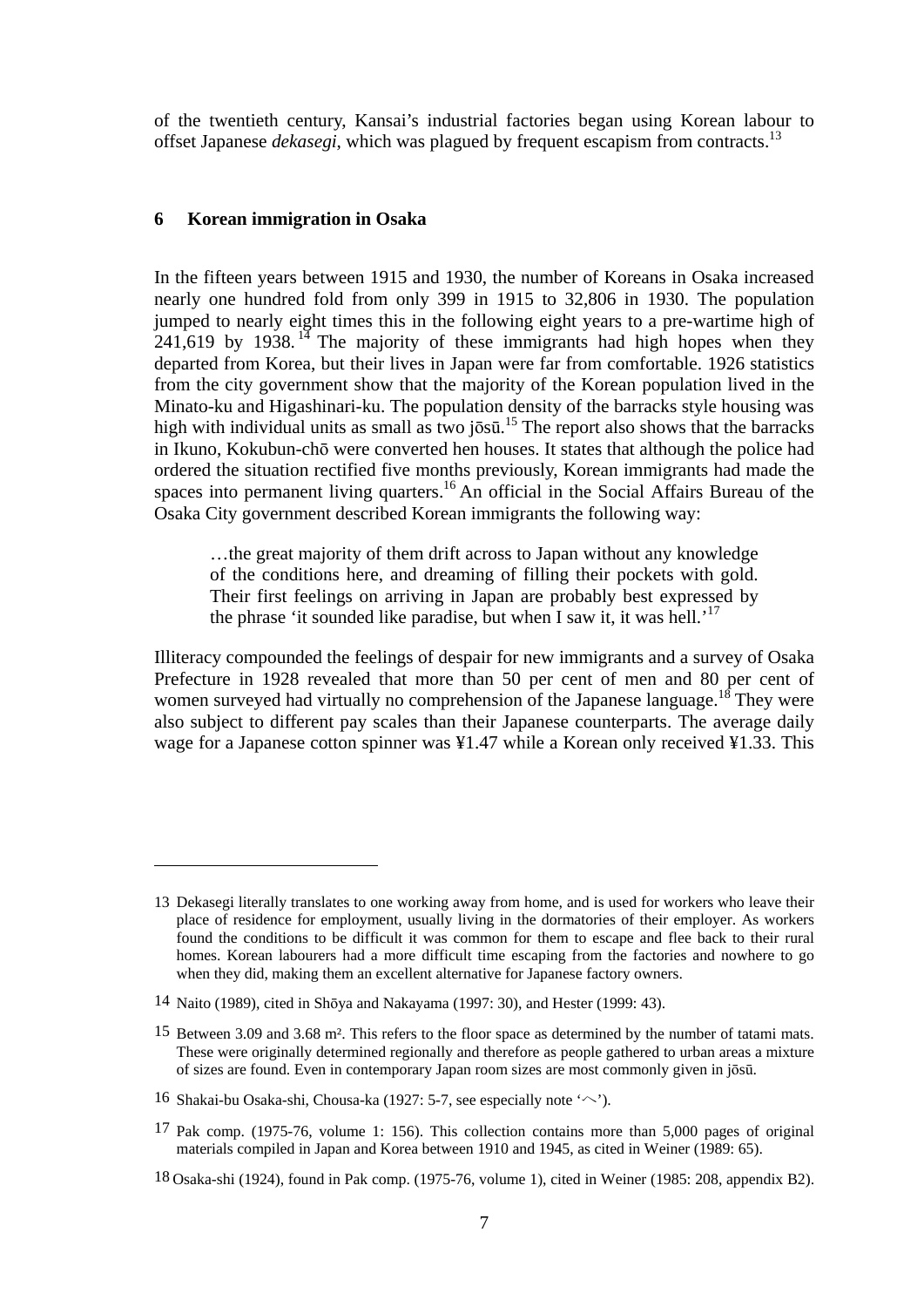was institutionalized, as ethnicity was a determining factor in setting maximum and minimum wages. $19$ 

Many of the workers in Japan's textile mills were women from both Korea and rural Japan. Lured to the factories by the excitement of urban life and consistent work, women signed three to five year contracts to work in Osaka's factories. The conditions were often much worse than they had anticipated and for most it was a hellish existence. A social advocate and writer at the time describes the wages of female weavers in the following way:

Generally speaking, female operatives do not receive definite amounts of wages, because they are apprentices. They are only to receive bonuses on completion of term, five yen for those with three-year terms, ten or twelve yen for those with five-year terms, and twenty yen for those with seven year terms. However, these [bonuses] turn out to be in name only…. In actual fact, when the female operatives joined the workshop substantial sums of money went to their parents and intermediaries. When they finish their contracts they do not receive even one sen. Some even work half a year or a year after their contracts are finished in order to pay back advance-loans.<sup>20</sup>

Conditions were poor for Japanese women who often ran away from the factories. Dormitories constructed for female worker's 'safety' were often surrounded by 8-foot high walls and workers were not allowed to venture outside the compound gates. Not allowed out, girls had no choice but to either accept conditions inside the prison-like dormitories or devise a means of escape. Korean labourers, who did not speak the language or have the means to return to the peninsula, were trapped. $2<sup>1</sup>$ 

#### **7 Specific origins of Osaka's Korean immigrants**

As stated earlier, the majority of Korean immigrants to Japan migrated from the southern provinces of the peninsula. This applies to Osaka as well. A distinction can be seen, however, from the specific origins of many of Osaka's resident Koreans. Of the 171,160 Koreans living in Osaka Prefecture in 1934, 37,938 were from the island of Cheju. While this may appear to be a small proportion, it is quite important to understanding the Korean population of Osaka. While Koreans from Cheju Island made up only 9.3 per cent of the Korean population in Japan, they constituted 22.2 per cent of the population of Osaka. Since 75.8 per cent of all immigrants from Cheju Island lived

 $\overline{a}$ 

<sup>19</sup> Kyoku (1924), found in Pak comp. (1975-76, volume 1: 498-530), cited in Weiner (1989: 213, appendix B5).

<sup>20</sup> Yokoyama (1949: 102), cited in Tsurumi (1990: 177). 1 yen = 100 sen.

<sup>21</sup> For a detailed account of conditions in Japan's textile factories please see Tsurumi (1990). She does not specifically discuss Korean working conditions, but information from Kim (1982) shows that Korean women faced similar difficulties, although they were often times subject to more severe treatment than their Japanese counterparts. A study of both books is recommended for a deeper knowledge of the subject, which can be discussed only briefly within the confines of this paper.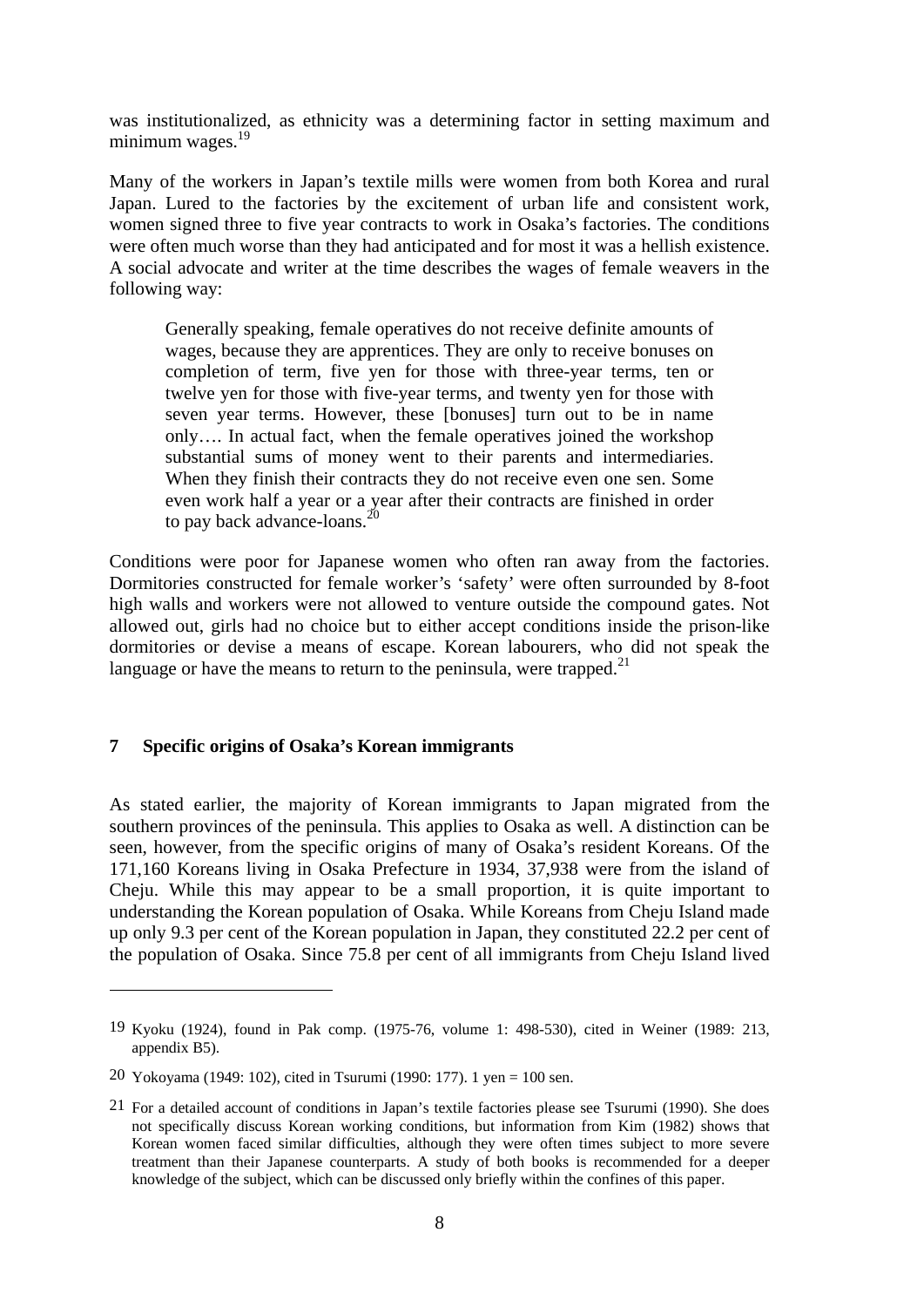in Osaka,  $2^2$  they were able to form a community that is unseen in other Korean communities.

There were other factors also that set the immigrants from Cheju Island apart. While the ratio of men to women had always been skewed, immigration from Cheju had an unusual pattern. In the early stages women accounted for only 9 per cent of immigrants. However, as transportation from the island became more affordable, women immigrated in greater numbers. By 1932, women accounted for 44 per cent of immigrants and thereafter the ratio of women to men reached about 1 to  $1,^{23}$  and 88 per cent of Koreans in Osaka were reported to be living as family units by  $1939$ .<sup>24</sup> The ages of the women is also telling as the highest percentage was from the 26-30 bracket. Considering the relatively young age of marriage, it shows that the women who immigrated from Cheju Island were not young unmarried girls looking for work, but rather wives and mothers. Undoubtedly, this was influenced by the matriarchal structure of Cheju society.<sup>25</sup> The jobs of many Cheju immigrants were also slightly different. In 1932, while textiles dominated the economy of Kansai, the Ashihama section of Higashinari-ku was heavily laden with chemical and rubber factories wherein  $4,758$  workers were employed.<sup>26</sup> Many of these immigrants from Cheju Island came because of direct ferry routes, Osaka factory recruiting efforts and Cheju's distinct historical situation.<sup>27</sup> These factors must be examined to understand the Korean community in Osaka.

#### **8 Cheju Island**

That many of the Koreans who settled in Osaka originated on Cheju Island is important. While the majority of Korean emigrants were from the southern provinces of Korea, no major Korean community outside of Osaka has such distinctive roots. Scholars who do not give adequate attention to the particular nature of society on the island stand at risk of making incorrect assumptions that adversely affect their research.28 Cheju Island lies to the southeast of the Korean peninsula, and is considered to have been an independent entity called 'Tan'ma' until the early 12th century. It was then seized by Korea's Koryō dynasty before being subjected to Mongol domination from 1273. The Mongols

1

- 24 Ryoichi Ishii (1933: 207), as cited in Mitchell (1967: 76-7).
- 25 For additional information on Korean gender roles and the anomaly of Cheju Island see Kim and Choi (1997).
- 26 Osaka-fu, Naimu-bu, Kōmu-ka (1933), cited in Hester (1999: 51).
- 27 Warren (1994: 142). The author also notes that statistics for Cheju Island were included in those of southern Chŏlla Province until after the Second World War when it became a separate provience.
- 28 An example of this is evidenced in correspondence regarding Garver (1962). In correspondence to the editor C. I. Eugene Kim (1963) explains succinctly the inaccuracies of Garver's article due to his lack of information about the particularities of Cheju society. Kim specifically notes that Cheju is a matriarchal society based on a specialized economy. He also notes that Cheju Island served a a place for political exiles during the Yi dynasty.

<sup>22</sup> Sugihara (1992: 31-59).

<sup>23</sup> Sugihara (1992: 46). As taken from Matsuda (1976: 97, 99).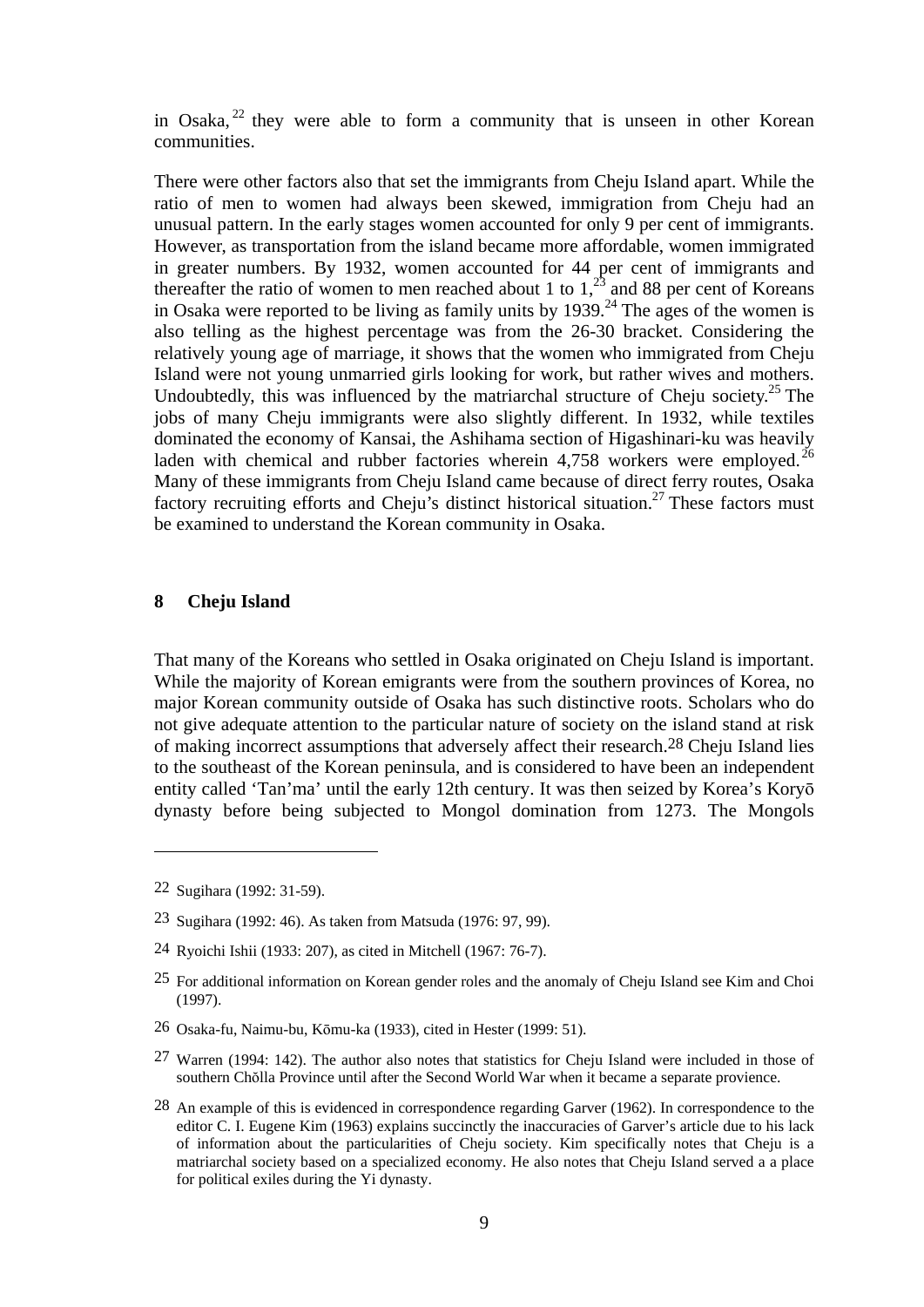introduced stockbreeding to supplement the island's income, which was meager due to mountainous terrain and poor farming capabilities. Used as an area for banished and unwanted members of Korean society during the Chosŏn period (1392-1910) Cheju Island developed a very distinct society. The Cheju dialect, while a form of Korean, is unintelligible to most Koreans, and many of the Confucian principles that dominate other areas of Korean society, have variations on the island. The most obvious and celebrated contradiction to Confucian society is the presence of Haenyo divers29 which resulted in a matriarchal society rather than the paternal hierarchy favored under normal Confucian pretexts. The predisposition to female employment, and the lowly traditional position of the island in Korean society<sup>30</sup> seem to be factors in the ability of Japanese textile manufacturers to recruit so well from the island. Japanese also introduced market oriented crops such as mikan (Clementine oranges), sweet potatoes, and shiitake mushrooms as means to utilize the island's few resources, which heightened Japanese influence on the island. Japanese commercial fishermen then set up in the city of Sogwip'o and soon over fished the waters leaving fewer choices open to the Korean population. (Hester 1999: 46-7).

#### **9 Transportation to Osaka from Cheju Island**

 $\overline{a}$ 

The ease of transportation between Cheju Island and Osaka was another factor in the high concentration of migrants with similar geographic origins. Unlike the peninsular ports such as Pussan, which were serviced by large ferry companies often run under the state-owned railroad corporation, smaller private companies serviced Cheju Island. This more localized control of transportation was reflected in the actions of Korean immigrants and further shows a unique characteristic of Osaka's Korean population. The first ferry company, the Amagasaki Steamship Company (Amagasaki Kisen) began direct route ferry service between Osaka and Cheju Island in February 1923.<sup>31</sup> This greatly increased the number of Korean passengers traveling between the two destinations. Conditions on the voyage were not pleasant, (The official passenger capacity was 365 but often as many as 685 people boarded for the trip to Osaka.) and Ye-nyo Yang, a passenger, remembers:

We slept in bunks. They were narrow beds set against a wall like a shelf, with another bed placed above it. They looked like lines of kennels. When the ship was much crowded, I sometimes had to sleep standing

<sup>29</sup> Haenyo divers are women who dive for the shellfish that are abundant in the waters surrounding the island. Almost all divers are women due to their higher percentage of subcutaneous fat, which insulates them from the cold when diving in the cold water. For more information on Haenyo please see Sandberg (1997).

<sup>30</sup> The term *cheju* in Korean means 'the district over there' and reflects its position in Korean society. Sandberg (1997).

<sup>31</sup> Sugihara (1992: 32). It is interesting to note that the vessel first used to transport immigrants from Cheju Island to Osaka was the 669 ton No. 1 Kimigayo Maru. Kimigayo is also the name of the song that serves as a Japanese national anthem and is the object of much protest by those favoring a more distinct split from Japanese pre-war symbols.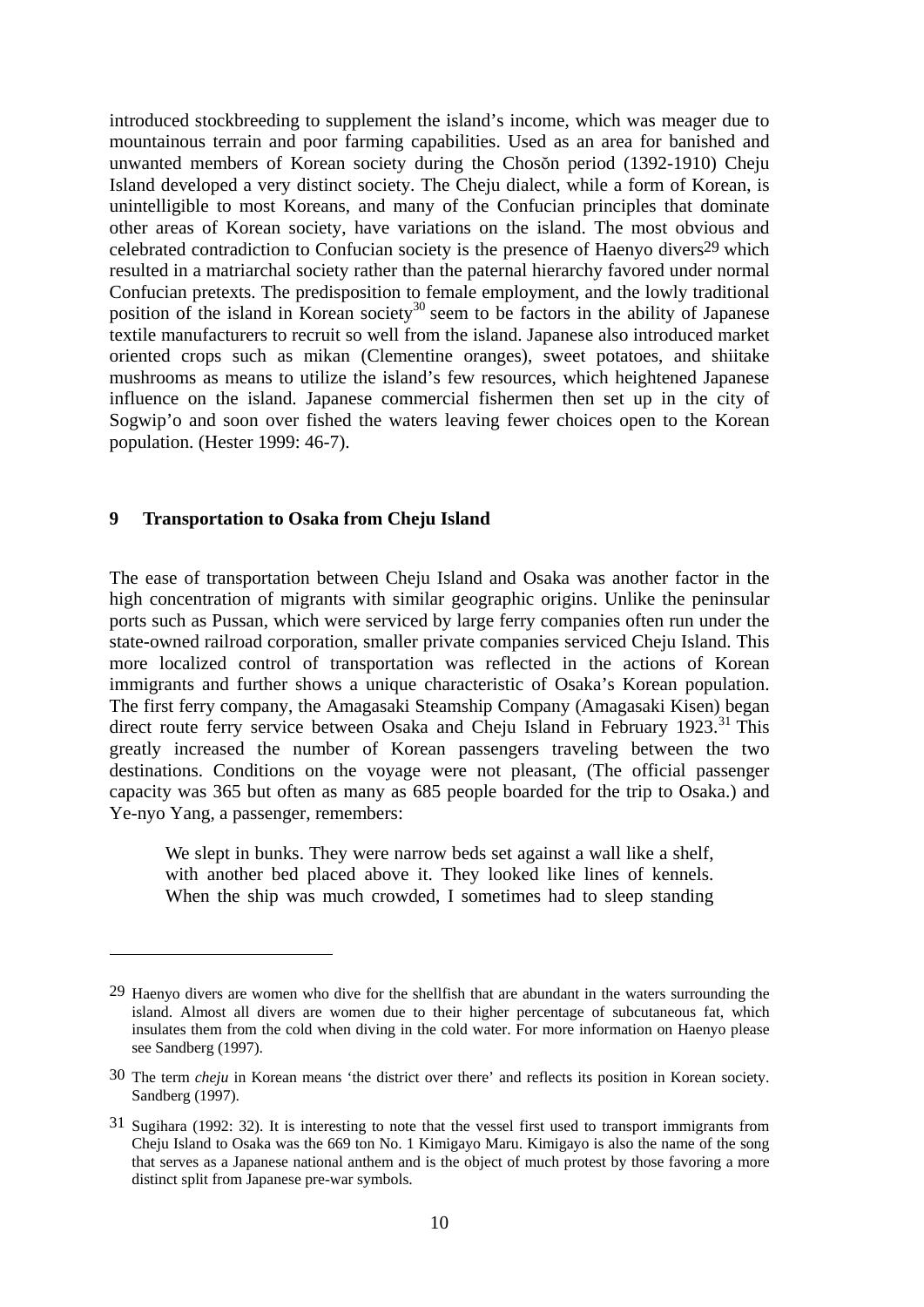while aboard the ship. No blankets were furnished. Dogs today may feel more comfortable than we in those days.<sup>32</sup>

Two years after Amagasaki Kisen began its service between Cheju Island and Osaka, the Korean Shipping Service (Chōsen Yūsen), put the 749-ton Kankyō Maru into service between the two ports.<sup>33</sup> This was replaced 2 years later by the 1,033-ton Keijō Maru that operated the line until 1930.

The two companies competed for passengers and common fares were between ¥11 and ¥12.5 when, in 1927, Korean residents of Osaka began to complain of the high fares. They held a meeting at Tennōji Hall in April 1928 demanding that Amagasaki Kisen and Chōsen Yūsen reduce fares. As the meeting ended, the police arrived and took two of the leaders into custody. Many of the nearly 2,000 Koreans present at the meeting began to protest, and by morning, the leaders had been freed. Into this business climate entered Sun-Hum Koh, who organized a small ferry service that chartered the No. 2 Hokkai Maru and began service on December 1, 1928. Unable to compete adequately, his operations were taken over by the Kagoshima Shipping Service in March 1929. The Kagoshima Shipping Service was itself a small company with routes between Okinawa and Osaka. While not able to compete in such a competitive market, the line did influence the culture of Koreans from Cheju by providing exposure to Okinawans on their way to work in the spinning mills, before ceasing operations within the first four years.

Dissatisfied with results from the April 1928 meeting Koreans in both Osaka and on Cheju Island began to contribute to a newly formed Cheju Navigation Union<sup>34</sup> that claimed 4,500 members by April 21, 1930. These members paid 30 sen as membership dues and then contributed an additional ¥5 per household to accumulate to approximately ¥6,000. Hiroshi Ota<sup>35</sup> then assisted in chartering the 3,000 ton Kōryu Maru which provided passage for a reduced rate of ¥6.50 from November first. After the lease for the Kōryu Maru ran out in March 1931, the Cheju Navigation Union purchased the 1,332-ton Fushiki Maru which let the company continue operations. This incited a price war where passage was gained for as little as ¥3. The Japanese companies offered

1

<sup>32</sup> Sugihara (1992: 35).

<sup>33</sup> The Korean Shipping service was a government-subsidized conglomeration of shipping companies such as Nippon Yusen and Osaka Yusen that was originally organized by the Governor General of Korea in 1910 in an effort to increase development on the peninsula. For more on the Korean Shipping Service see Onoda (President of Korea Shipping Service) (1933: 794).

<sup>34</sup> This name is recorded differently in various sources. Hester (1999) includes it as the East Asia Steamship Cooperative (Tōa Tsūkō Kumiai) while Sugihara (1992) simply calls it a preparatory association of the Cheju Navigation Union. While differing names are given there is little doubt the accounts are discussing the same organization.

<sup>35</sup> Ota was an executive of Zenkyō, a non-state sponsored labour union. Labour unions at the time were increasingly evolving into the 'company unions' wherein cooperation between union leaders and corporations is stressed to avoid conflict which is seen as detrimental to both workers and industry. This state sponsored socialism was touted as a prophylactic against the more radical forms of socialism seen in other unions. Korean student organizations in Tokyo were generally associated with the more radical elements of the leftist movements and therefore it is unsurprising that Zenkyō would assist the Cheju Navigation Union. Additionally, Sugihara (1992) notes that the Fushiki Maru's captain was a member of the seamen's union who was introduced by leftist activist Ritsuta Noda. For more on Japanese labour relations see Beckmann (1971), Garon (1987), and Gordon (1985).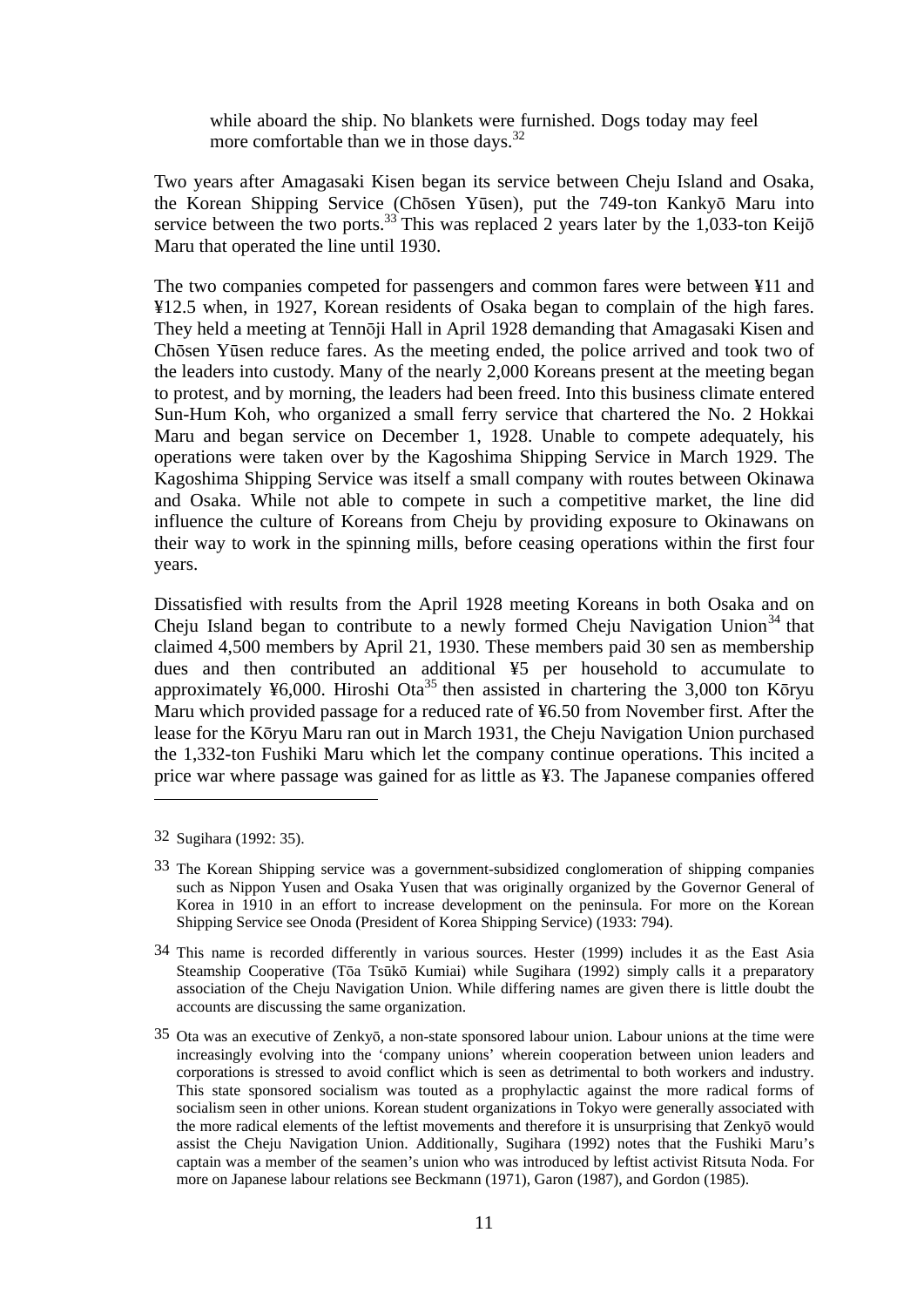kickbacks and ran deficits to control the market, but loyalty to the Korean company did not wane. Police eventually began to crack down on the company and it was forced to suspend operations in December 1933 (Hester 1999: 48-9). In 1935, the Ship Safety Standards Law was passed and Chōsen Yūsen found continued operations unprofitable and discontinued service leaving only the Amagasaki Steamship Service's Kimigayo Maru transporting people between the two ports.

This competition between ferry services did much to drive down the cost of transportation to Osaka and increased the number of immigrants from Cheju Island. At the peak of competition in 1933 over 29,000 people made the trip and Japan's population of Koreans originating on Cheju Island reached 47,271. 36 The majority of these immigrants stayed in the Kansai region. Against the nearly half million Koreans in Japan this may not appear to be significant, but considering the population of the island was under 200,000 the scope of the migration can be better understood.

# **10 Ideology of Koreans in Japan**

 $\overline{a}$ 

In Beall et al. (forthcoming: introduction chapter), the editors note the resistance to southern immigrants in Mumbai. Campaigns against immigrants are frequent during periods of stress to those in difficult environments, and the Japanese of the early  $20<sup>th</sup>$ century were no different. As stated in the discussion of transportation between Cheju Island and Osaka, the Korean community in Japan, led by students in Tokyo, was often associated with the political left. The tensions involved between Koreans and Japanese went back at least as far as the 1919 March  $1<sup>st</sup>$  movement wherein students organized mass uprisings both in Japan and Korea to protest for independence. These uprisings were put down violently and acted as a precursor of Japanese methods of dealing with Korean protest. Richard Mitchell (1976: 32) supplies important context for the Japanese response to social change demanded by the Koreans. He notes:

By the early 1920's many Japanese saw signs of institutional decay. Because of growing economic and social problems, plus feuds and corruption rampant in parliamentary politics, people were inclined to turn their backs on the emerging political system in favor of a return to the stability they imagined had existed earlier. In other terms, Japan was suffering from too rapid a modernization which led to a state of social disorganization, or anomie, in which large numbers of individuals felt that stable institutional patterns were crumbling and that their own personal stability was in jeopardy.

The March  $1<sup>st</sup>$  movement was in many respects a turning point in Japanese-Korean relations and had many effects on Koreans in Japan. Until the protests for independence, many Koreans in Japan had been seen as willing subjects of the Emperor. While not considered as sophisticated as Japanese, Koreans were viewed as attempting to bring their country into modernity, with Japanese help. After the protests, Japanese began to

<sup>36</sup> Sugihara, (1992) p. 45, (Table 2) describes the number of passengers while p. 46 (Table 3) shows the number of Korean residents from Cheju Island in Japan.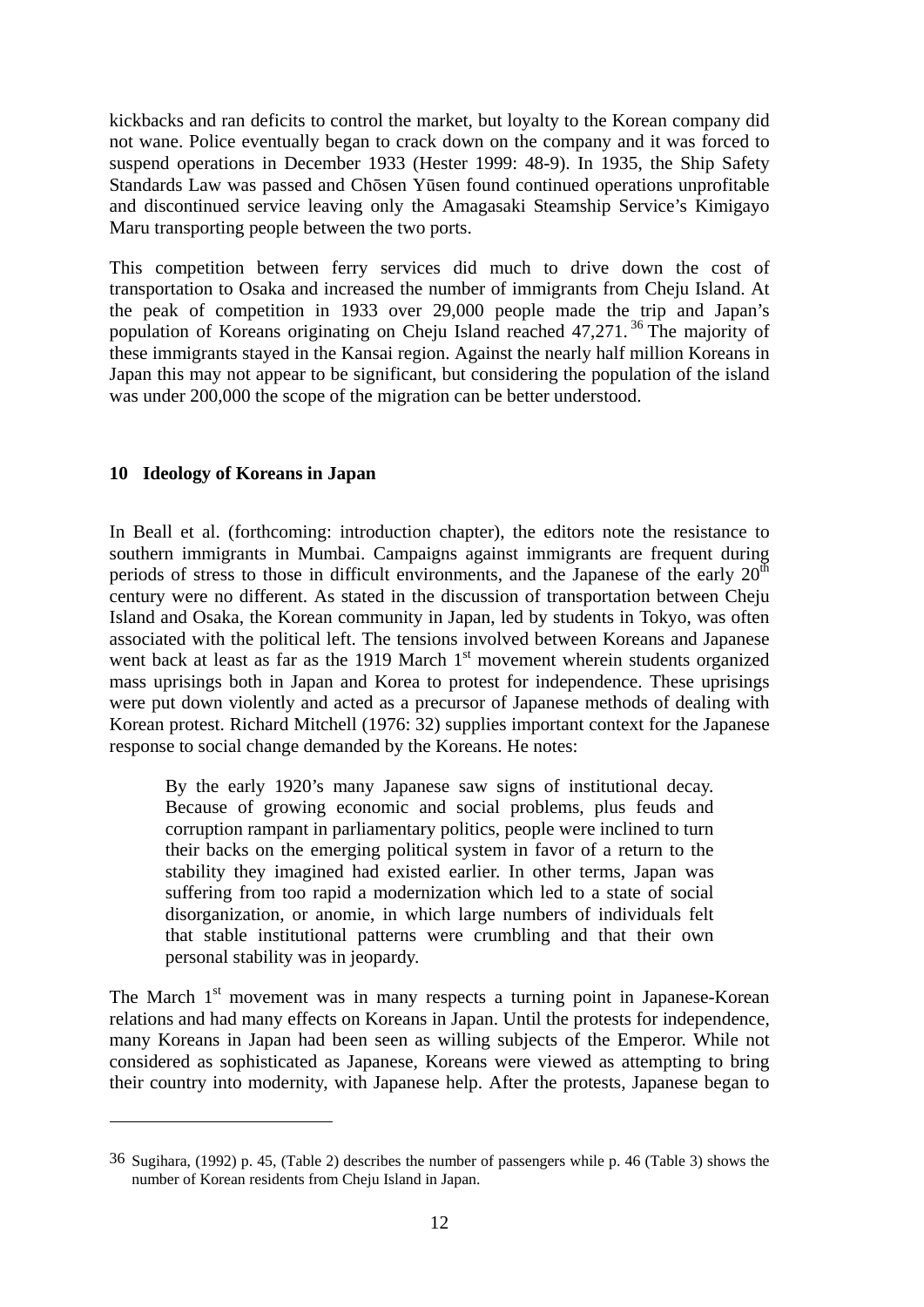view the Koreans as dangerous and subversive. This is particularly a result of the Korean students' affiliation with radical left-wing groups.<sup>37</sup> Mitchell (1976: 18) notes that in 1920, of 212 Koreans on police blacklists, 151 were students. The image of Koreans in the Kantō area was one of radical anarchism and socialism, and when Premier Hara was assassinated in 1921, the rumor soon spread that he had been killed by a Korean (Mitchell 1976: 26). The relatively small number of students in Osaka and the influence of the immigrants from Cheju Island, who were quite removed from Seoul and Korean politics, acted to further distinguish the Korean community in Osaka.

The distinctions between separate Korean communities can nowhere be seen better than through the tragedy of autumn 1923. Perceptions of the Korean minority in Tokyo cumulated in disaster on Saturday, 1 September 1923, when a tremendous earthquake struck Tokyo killing over 100,000 people. Police were given instructions to control the situation as fires burned throughout the city. Their instructions included the statement that 'there are, among the Koreans, people who are engaged in arson and other violence.'38 Koreans were accused of poisoning the wells and attempting to sabotage bridges. Soon vigilante groups were out attacking Koreans. Yoshiaki Ishiguro's research on the attacks states that:

During the weeks following the earthquake, the Japanese in the area embarked on a rentless [relentless] 'hunt' for Koreans. They used bamboo spears to stab, clubs to beat, and their bare hands to choke Koreans to death….During that week, about 2,000 Koreans in Haneda, 400 on the bank of the Sumida River and 200 in the Kameido Police Station were tortured and murdered. (Ishiguro 1998: 334-5).

No authoritative statistics are available on the number of Koreans killed in the aftermath of the earthquake, but the number of dead ranges from the very low tally of 243 by the Ministry of Justice, to the 6,415 deaths attributed by Sunghak Kim (Allen 1996: 69). This massacre was primarily limited to the Kantō region and was only briefly reported in the Osaka edition of the *Asahi* newspaper.<sup>39</sup> Koreans in Osaka were not directly affected by the massacre and thus their community evolved differently than the Korean community in Tokyo. Japanese perceptions of Koreans in Tokyo as ideologically radical seem to have set them apart from the pragmatic Koreans in Osaka.

#### **11 Wartime ideological controls**

1

Similar to the rest of Japanese society, Koreans were subject to a variety of social controls during the war years (1931-1945). Increases in war production led to a demand for labour, and immigration from the peninsula increased dramatically. To assist in the supervision of these immigrants the government created a series of organizations to

 $37$  For more information on the March  $1<sup>st</sup>$  Independence Movement and the leftist traits exhibited by them see Mitchell (1976). His monograph explains in depth the close association of the communist and nationalist movements among Korean students in Japan.

<sup>38</sup> Imai (1974: 13-14), cited in Allen (1996).

<sup>39</sup> Osaka *Asahi Shimbun*, September 4, 1932: 2, cited in Allen, (1996: 68).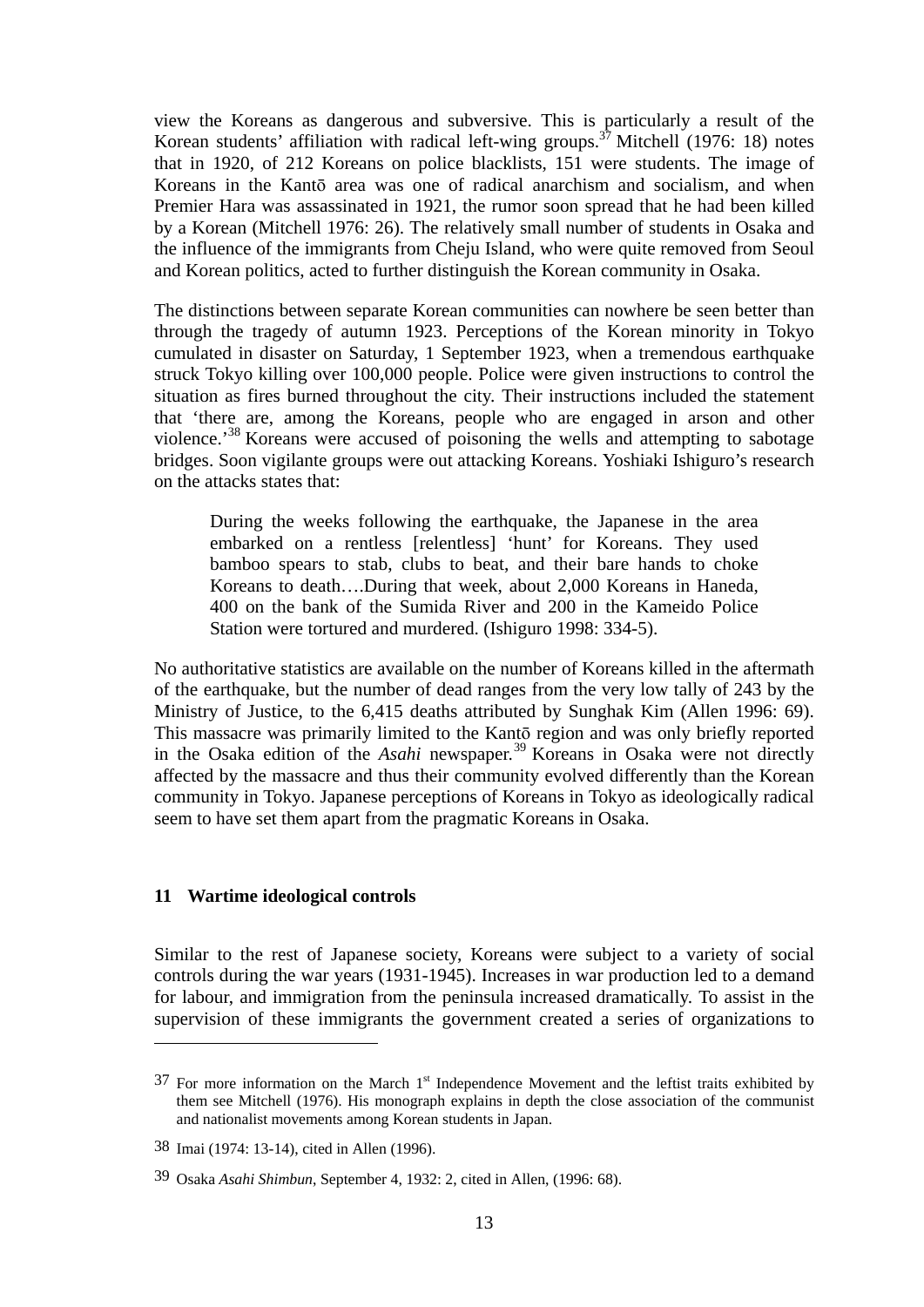which all Koreans were expected to belong. The formation of support organizations such as the Self-Employed Women's Association (SEWA) noted in a previous chapter are a common element in minority community development and the Koreans in Japan formed support organizations as well (Baruah forthcoming). As early as 1921, Koreans in Tokyo had formed the Mutual Support Association (Sōaikai) which had grown to include branches throughout Japan. The Osaka branch was set up in 1924 and the same year the government sponsored Concordia Organization (Kyōwakai) was founded. In 1934 the Japan-Korea Harmonization Projects Survey Association (Naisen Yūwa Jigyō Chōsa-kai) was formed and 'By 1936 there were 679 Korean peace and friendship groups with 78,846 members.' (Mitchell 1976: 80). Experience with the Friendly Society (Yūaikai), a predecessor to the General Federation of Labour (Sōdōmei), led Japanese officials to view the associations with suspicion. What had started as a movement to promote labour unions was utilized as a vehicle for social change.<sup> $40$ </sup> The government considered many of the Korean self-help organizations fronts for the Korean nationalist and socialist movements. This resulted in the formation of the Concordia Enterprise (Kyōwa Jigyō) in 1936, which was comprised of 37 groups, and many smaller subgroups spread throughout Japan.<sup>41</sup> The Central Concordia Association (Chūo Kyōwakai) was founded in 1939 to administer the smaller groups and act as a control for Koreans coming to Japan (Pyle 1973: 80-1). This consolidation had begun in Osaka in July 1935 when the Osaka Prefecture Kyōwakai, the Sōaikai, and Osaka branches of the Cheju Mutual Assistance Association (Cheju Kyōsai-kai Osaka Shi-bu) were joined in a federation (Hester 1999: 56-7). In December of that year, the Cheju Kyōsai-kai then ceased its operations, leaving the Kyōwaikai and Sōaikai as the primary organizations for Korean immigrants in Osaka.

There is no doubt that the Kyōwakai acted as a state sponsored social welfare organization aimed at preventing the spread of more radical forms of socialism. Members were obliged to wear Kyōwakai membership badges and cooperate with police in finding escapees who fled their contracts. It also published language books and a weekly newspaper, the *Kyōwa Shimbun*, with a circulation of 45,000 copies per week, aimed at integrating the Korean workers into Japanese society and making them 'good subjects of the Empire.' (Mitchell 1976: 18). Kyōwakai membership was required for any Korean wishing to immigrate and identity checks were often held. These measures were designed to control the Korean population by providing an approved outlet for their grievances. The success of the Kyōwakai can be seen in the increase of documented disputes and absence of any organized opposition to the government's policies.42

While the principal competition to the Kyōwaikai, the Sōaikai, was disbanded in most areas of Japan, the Osaka branch was allowed to continue operations. This is because the nature of the organization in Osaka was unlike its counterparts in Tokyo or the mining communities of Kyūshū or Hokkaido. While other branches of the Sōaikai were

 $\overline{a}$ 

<sup>40</sup> For a more detailed account see Large (1972: xi).

<sup>41</sup> The foundation of government-sponsored organizations to address social issues was an integral part of the Japanese social bureaucracy in pre-war Japan. For more on the foundations of the social bureaucracy see Pyle (1973), as well as Garon (1987) and Hanes (2002).

<sup>42</sup> Mitchell (1976: 81). The number of Koreans involved in disputes rose to 49,532 between 1939 and 1942.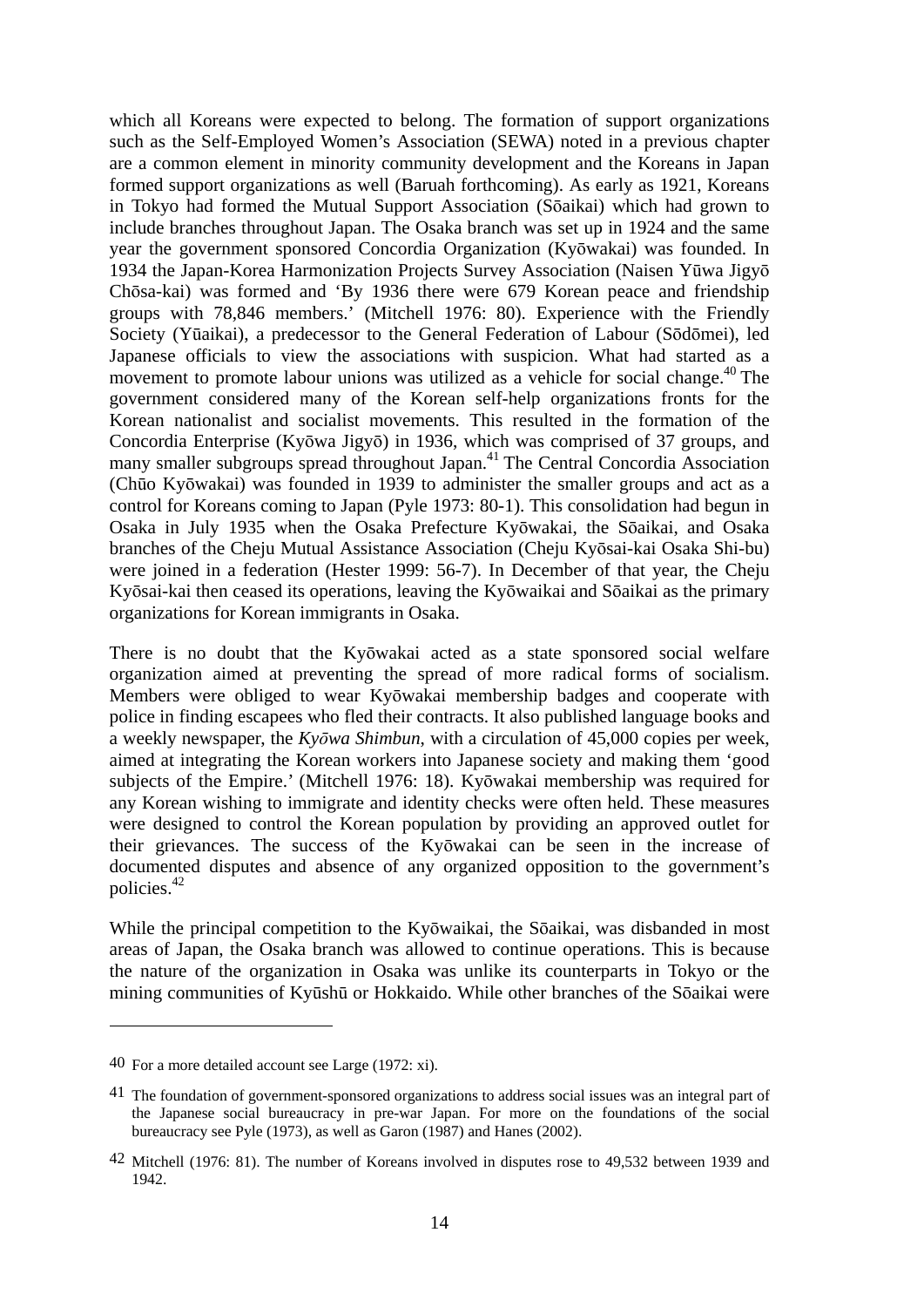committed to ideological pursuits, the Osaka branch was fundamentally concerned with finding housing in the densely populated urban districts where most of the Koreans worked. Devoted to practical matters, the Sōaikai demanded its members be 'model Japanese' before rendering assistance. This enabled the organization's continued existence and allowed it to continue providing housing to new immigrants. One report claims that 'By 1940 the Osaka branch of the Sōaikai had essentially become a branch of the Kyōwaikai'.43 Regardless of the function of other branches of the Sōaikai, the ability of Osaka's branch to remain functioning is a further example of the unique circumstances surrounding the Korean community therein.

#### **12 The General Mobilization Act and Korean labour**

In 1938, the Japanese government passed the General Mobilization Act, which gave the military nearly unlimited power to pursue the war effort in China. The impact of this legislation was felt in all segments of society, and the Korean community was no exception. One of the great debates involving Korean labour of the period centers around the mobilization of Korean labour for Japanese industry. This has been incorrectly termed 'slave labour' and 'forced labour' by many scholars<sup>44</sup> to invoke strong sentiment against the Japanese war machine. Wagner (1951: 26-7) labels Korean workers as contract workers and conscript labour and Mitchell (1976: 84-5) states:

The Koreans, like the rest of the Japanese labour force, were overworked during the last years of the war. It is a mistake, however, to apply the terms 'slave labour' or 'forced labour battalions' to Korean workers. They were no more mistreated, and in some cases were treated better, than their Japanese fellow workers, who were also conscripted. As the total mobilization program was stepped up, the entire labour force was under great strain, and by the end of the war was quickly becoming exhausted.

Terms such as 'forced conscription' are used by Chung and other scholars who try to portray Japanese actions as somehow directed against Koreans. Since by definition conscription, both Japanese and Korean, means 'enrolled into service by compulsion'45 the redundant addition of the word 'forced' serves to do nothing but denote a level of subjugation that was not really there. To the contrary, the government promised political equality, better pay and improved working conditions as incentives for Korean labour. Whether or not the Japanese ever intended to keep their promises is irrelevant. That the government was forced to offer incentives implies a step that would be unnecessary if dealing with a population of 'slave labourers'. Further evidence of this is seen in documents recently discovered by Tomida and Daniels (1995) that show that the Tokkō

1

<sup>43</sup> Lee and De Vos (1981: 658-9), cited in Hester (1999: 57).

<sup>44</sup> The term 'forced conscription' to refer to immigration practices between 1938 and 1945 is used by Chung (1984). Hester (1999) uses 'forced labour migration' to refer to the same period, as does Fukuoka (2000), Weiner (1994) and Chung and Tipton (1997).

<sup>45</sup> Merriam-Webster Online Dictionary 7 April 2003, http://www.m-w.com.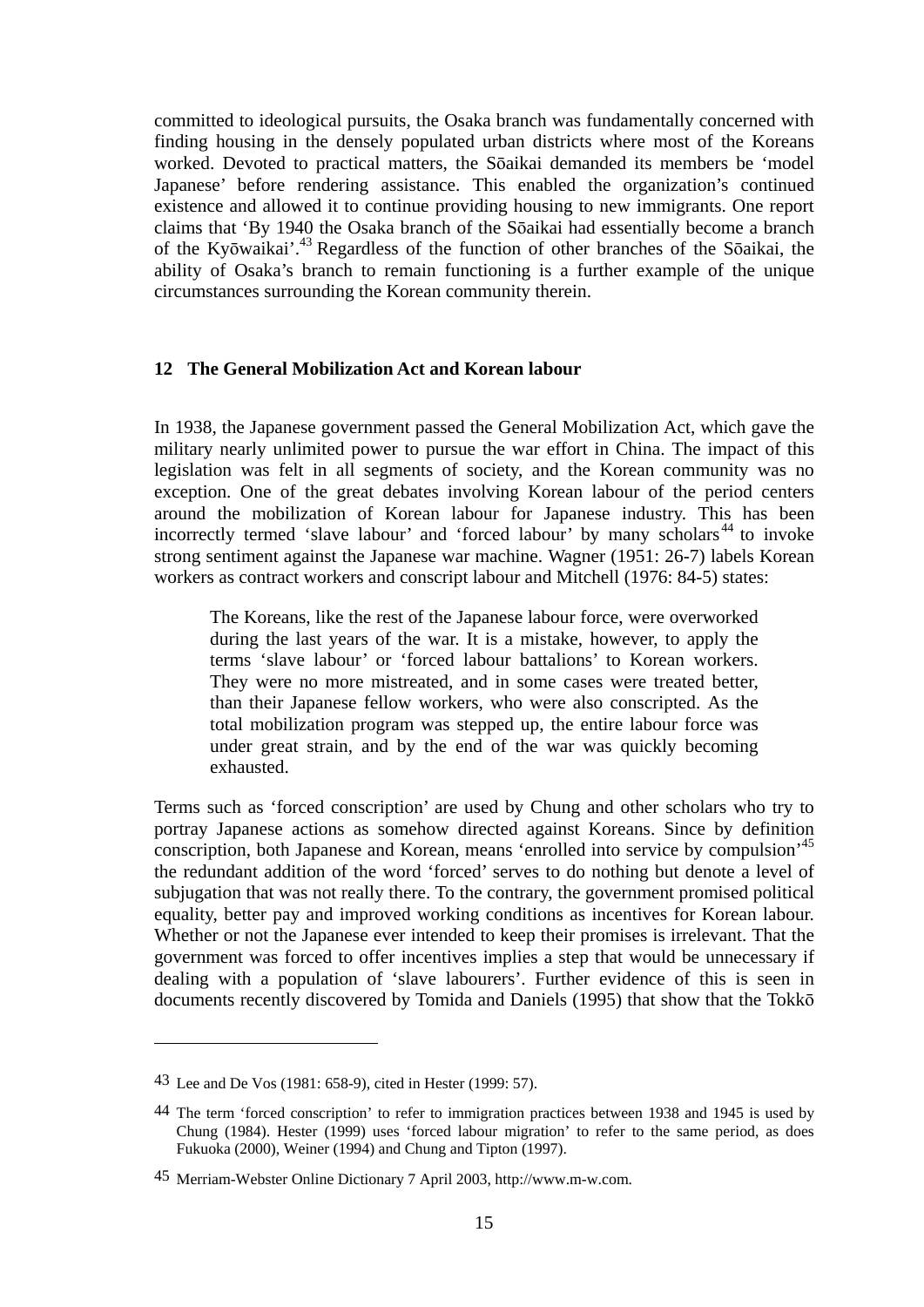(Special Higher Police, or Thought Police) actively sought to prosecute Japanese citizens found guilty of persecuting Koreans towards the end of the war. It is doubtful that this situation would have occurred if Koreans were considered no more than slave labour.

Regardless of the means by which Koreans reached Japan, the immigrant population soared during the later war years. By 1942, the Korean population of Osaka reached 412,748. 46 This made Osaka the largest Korean population outside of Seoul, Korea's capital city. However, as the war became more difficult for Japan, Koreans increasingly returned to the peninsula. Limited resources and transportation decreased the need for labour and as allied planes began bombing Japanese industrial complexes, newly arrived Korean immigrants fled from their contracts and returned home. Osaka's Korean population dropped to 320,000 by 1944 and by war's end had decreased to fewer than  $180,000$ <sup>47</sup> Many of the Koreans who chose to stay, had lived substantial portions of their lives in Japan, and had become well integrated into a particular form of Japanese society.

#### **13 Repatriation and a return to Japan**

At war's end there were approximately two million Koreans residing in Japan. Many of these were recent immigrants and they quickly began an exodus to the peninsula. Occupation authorities placed restrictions on the amount of money and goods Koreans could take with them to prevent massive flows of capital from Japan, but this only temporarily slowed the stream of Koreans. U.S. documents show repatriation occurred largely within the period between August 1945 and December 1946 when approximately 1,399,145 Koreans were repatriated through controlled and uncontrolled channels.48 The Japanese government concluded that there were 611,758 Koreans living in Japan as of November 1948.<sup>49</sup> Many of these were immigrants in the Osaka area who had migrated to Japan early in the colonial period and had built a community that they did not want to leave.

Another reason for the continued existence of the Korean community in Osaka stems from the city's close ties to Cheju Island. During the latter part of July 1945, Allied leaders met in Potsdam to discuss the situation at the end of hostilities.<sup>50</sup> The outcome

 $\overline{\phantom{a}}$ 

49 Wagner 1951: 96. (Table 4 footnote d).

<sup>46</sup> Osaka-fu, Naimu-bu, Kōmu-ka (1933) Cited in Chae-on Kang and Dong-hun Kim (1994: 17). Cited in Hester (1999: 58-9).

<sup>47</sup> Hester (1999: 59).

<sup>48</sup> Information taken from Wagner 1951: 96 (Table 4) which includes data from the following sources: USAMGIC, *South Korea Interm Government Activities*; SCAP, *Summation of Non-Military Activities in Japan*; Republic of Korea, *Statistical Summation*; League of Koreans Residing in Japan, cited in USAMGIC, *Repatriation*, Seoul, Korea 1946, p. 14; Japanese Government, Attorney-General's Office, Civil Affairs Bureau, cited in *Nippon Times*, 9 March 1949, p. 4.

<sup>50</sup> At the time, the Soviet Union was not yet at war with Japan, and the Allied forces were in the planning stages for an invasion of the main Japanese islands. The invasion was foreseen as being a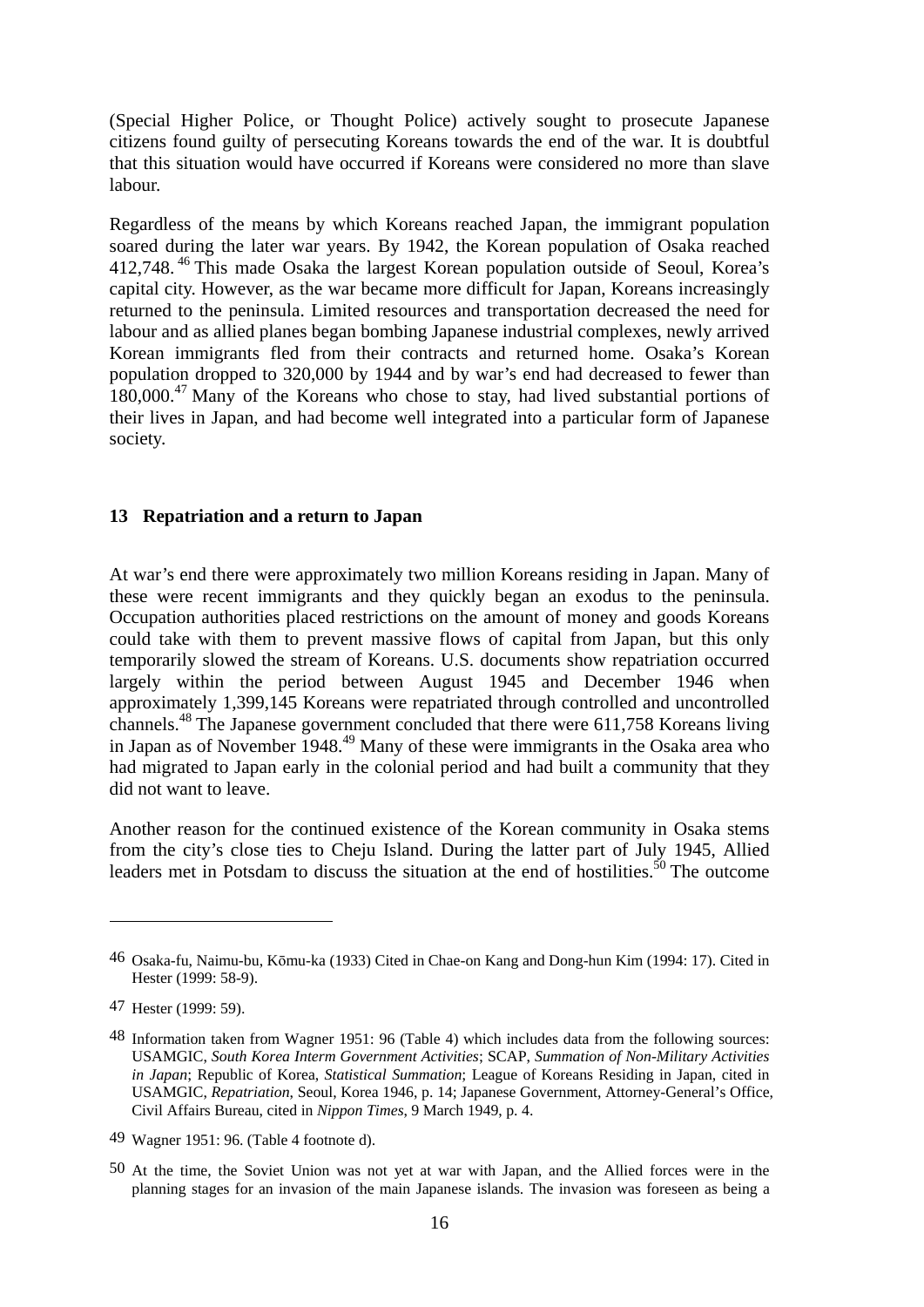of this meeting resulted in the administration of post-war Korea to be divided between the Soviet Union in the north and the United States in the south. At war's end, respective Occupational governments began to prepare Korea for self-rule. However, competing leaders often fought for power and the situation was quite fluid. As Occupation forces proved unable to form a unified government for the country, both the United States and the Soviet Union acted to install leaders sympathetic to their interests. In the south, this came in the form of Syngman Rhee, a Korean who had led a resistance movement against Japan's colonization from the United States. In the north Kim Il Sung was chosen. Kim had fled to Manchuria and led rebel attacks on Japanese interests in the north. Communists in the south opposed the election of Rhee and formed guerrilla groups to thwart the election. South Korean forces, assisted by U.S. military personnel, engaged the communist resistance and fighting broke out on Cheju Island on April 3, 1948, that decimated the island. Estimates range as high as 80,000 Koreans killed in the massacre.<sup>51</sup> After the South Korean government's 3 April 2003 official acknowledgement of the massacre and apology to the relatives of the innocent people killed, it is hoped that information that is more definitive will be forthcoming. For the purposes of this study, the conflict, and its locality of Cheju Island, has a huge impact. In the first sixteen months of the new Korean government, less than 6,000 Koreans were repatriated (Wagner 1951: 84). Although given status as Japanese nationals, not Japanese citizenship, the majority of Korean immigrants made the decision to accept the limitations imposed on them by the Japanese rather than attempt to create an entirely new existence for themselves in a land that would soon be in the grips of a civil war.<sup>52</sup> It explains why many of the Korean immigrants to Japan choose to stay in Osaka rather than return to Korea. Mun's (2002) study of the relationship between the April  $3<sup>rd</sup>$ incident and Osaka's Korean population explains that once repatriated Koreans fleeing the turmoil of Cheju Island returned to Osaka. This added another element to the particular nature of Osaka's Korean community which can be explored further as resources are made available.

#### **14 Conclusion**

1

The Korean residents of Tokyo, with their early influence of student radicals, evolved much differently than the labourers of the coalfields who were confined by the turbulent swings in the market and quickly found unionization a means for dealing with the

difficult one, and heavy casualties were predicted. In light of this, Allied planners favored Soviet participation in the war and made concessions to gain their involvement.

<sup>51</sup> Unfortunately, little has been written about the fighting on Cheju Island. US documents remained classified until recently and provide sketchy information. South Korean documents are still classified. Cumings (1990: 268-70) makes note of the rebellion and its origins. Much confusion over the political nature of 'People's Parties' – Village organizations developed in the absence of national control led American forces to assume these organizations were communist in nature. Subsequently they were put down with great force. There appear to be no monographs in English dealing specifically with the subject, but much information can be found in Chan (1988) and online from links at the following website available as of 7 April 2003: http://www.kimsoft.com/1997/cheju.htm.

<sup>52</sup> In Che (2000) the author's autobiography details the hardships encountered by returning to the peninsula after living in Japan through the war. While outside the confines of this research, it shows the difficulties that must have been known to Koreans in Osaka contemplating a return to Korea.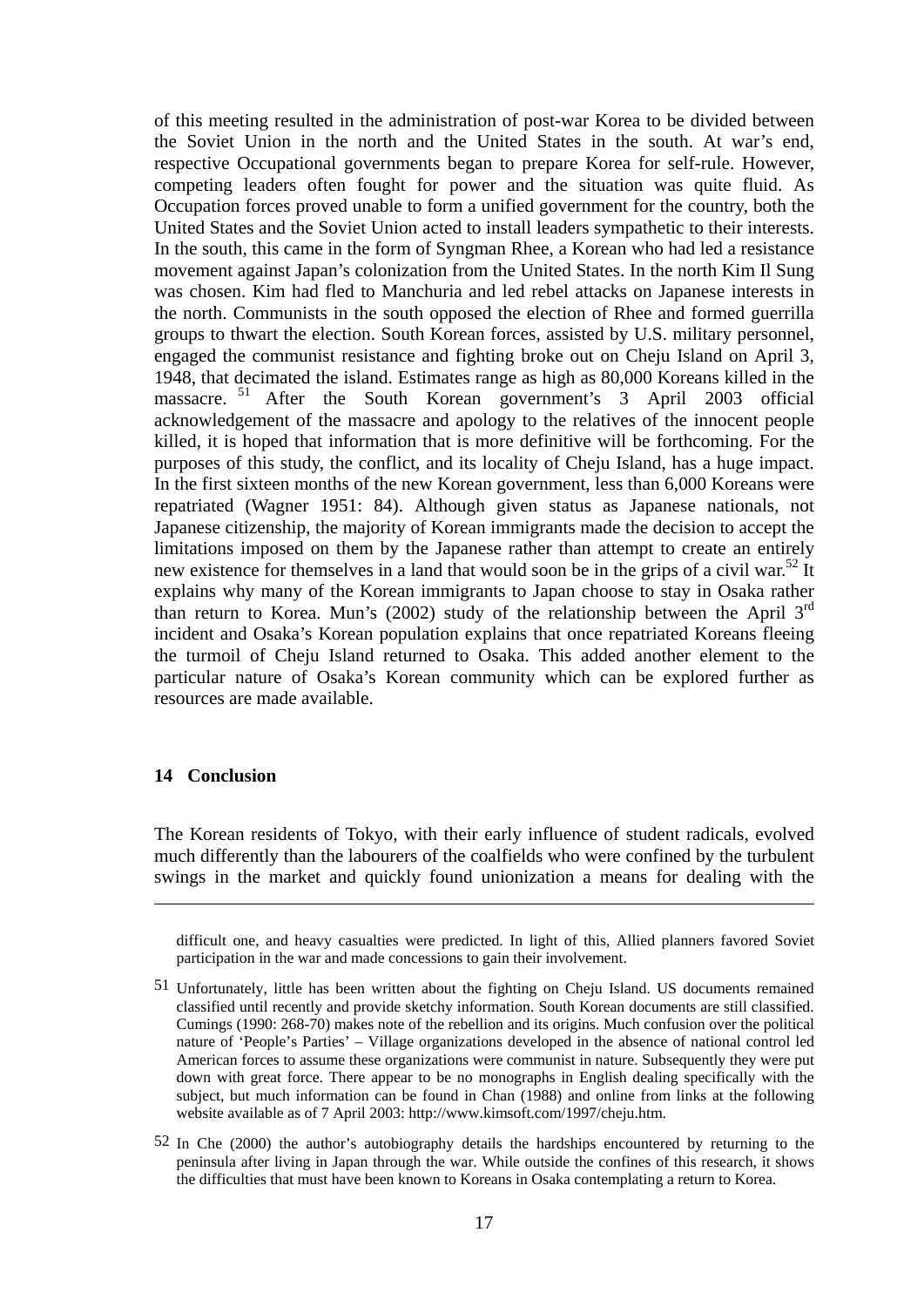wretched conditions. Turnover was high in the mines and the nature of the work prevented formation of bonds between labourers. Many from these groups came to Japan as a temporary solution to educational or financial restrictions in Korea. They were mostly men and although primarily from the southern provinces, shared few commonalities of origin.

This can be juxtaposed with the Korean immigrants to Osaka. Koreans in Osaka were less involved in ideological pursuits, and more interested in the pragmatic necessities of life in an industrializing world. They were employed in industry and thus able to form a sense of community with coworkers. Many of the immigrants to Osaka came from Cheju Island where they shared a distinct language and history that set them apart and eased the formation of community. The nature of their community was conducive to families and many older women immigrated. This was in due to the factors including the type of work being done, the role of women in Cheju society from which many of the women came, and inexpensive transportation made possible by immigrant-induced competition among ferry operators. As the Second World War ended, hideous massacres in the name of ideological choice erupted on the island of their origins and the permanence of the Korean community in Osaka was strengthened.

The particular conditions of Japan's Korean communities have been major factors in its growth and development. Just as exploring the relationship between the Italian and Jewish immigrants to New York provides an abundance of insight into the ideas of migrant preparation and adaption to a new environment, the examination of Koreans in the differing urban environments of Osaka and Tokyo allows for insight into the relationship between the city and those who choose to call it home.

|                                                      | Foreign residents in Japan                                  |                                                             |                                               |                                               |                                                                |                                                        |                                                                   |
|------------------------------------------------------|-------------------------------------------------------------|-------------------------------------------------------------|-----------------------------------------------|-----------------------------------------------|----------------------------------------------------------------|--------------------------------------------------------|-------------------------------------------------------------------|
| Year                                                 | UK                                                          | USA.                                                        | France                                        | Germany                                       | China                                                          | Korea                                                  | Total                                                             |
| 1895<br>1900<br>1905<br>1910<br>1911<br>1913<br>1915 | 1.878<br>2.044<br>2.114<br>2,430<br>2,633<br>2.787<br>2,330 | 1,022<br>1.462<br>1.612<br>1,633<br>1.762<br>1.700<br>1,611 | 391<br>458<br>531<br>534<br>530<br>540<br>402 | 493<br>540<br>616<br>782<br>815<br>924<br>706 | 3,642<br>6.890<br>10.388<br>8.420<br>8.145<br>11.867<br>12,046 | 12<br>193<br>303<br>N.A.<br>$2,527*$<br>3,952<br>5,046 | 7,438<br>11,587<br>15,564<br>13,799<br>13,885<br>21,770<br>22,141 |

Table 1

Source: *Nihon Teikoku Tōkei Nenkan* (Japan Imperial Statistical Yearbook), various years as available in Michael Weiner (1989). *The Origins of the Korean Community in Japan, 1910-1923*, Atlantic Highlands, NJ: Humanities Press International, Inc., p. 53.

\* Taken from *Hyogo Zainichi Chosenjin Jinkō Tōkei* in Chong-myong Pak (ed.) (1995), *Zainichi Chosenjin: Rekishi, Genjō, Tenbō*, Tokyo: Akashi Shoten, p. 84.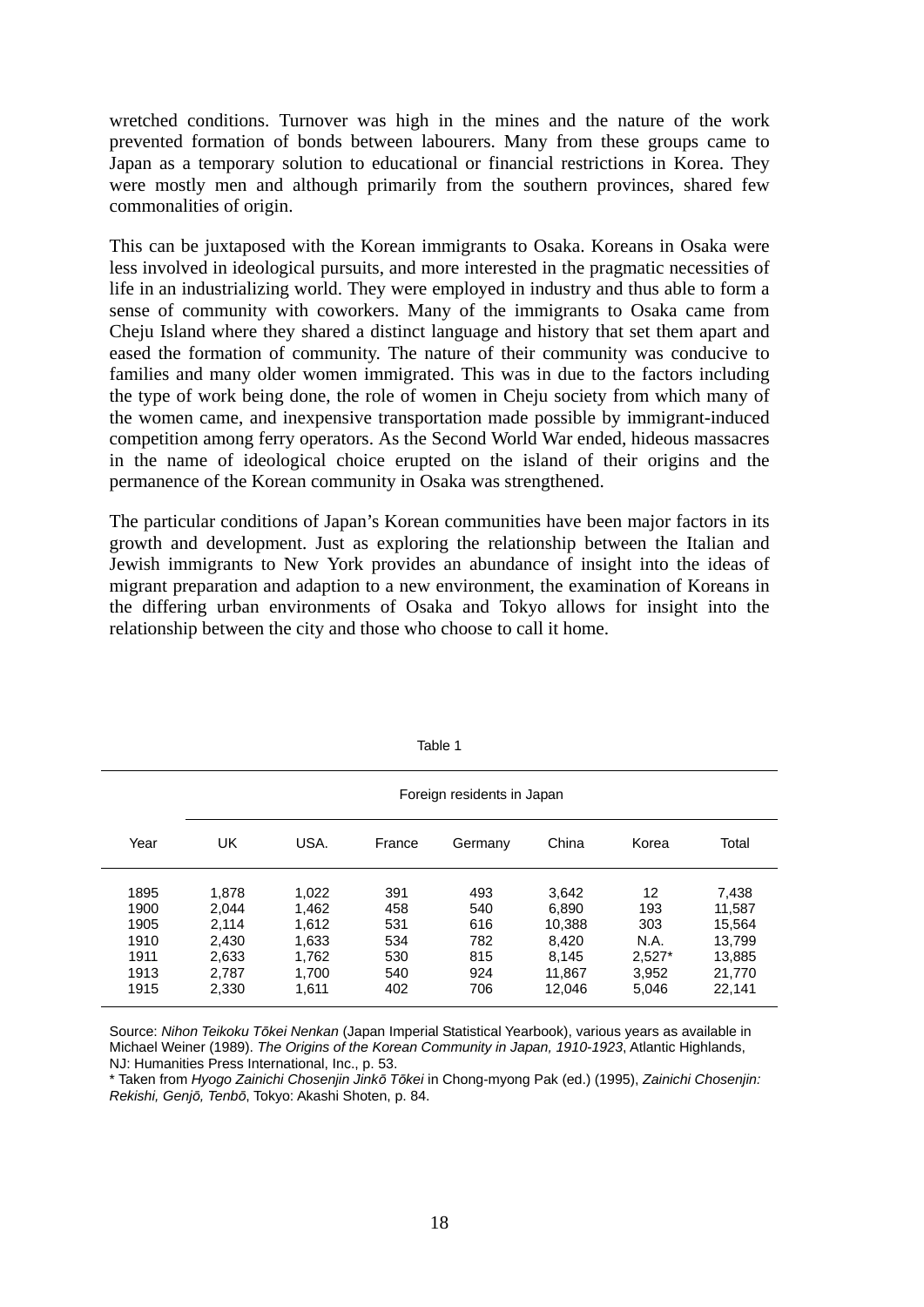Figure 1

Koreans in Japan by Region and Occupational Category



Source: Rands (2007). See also, Nihon, Naimushō Keihokyoku Hoanka (1916: 58-59), Nihon, Naimushō Keihokyoku (1920: 117-19) and (1925: 188-90) as reproduced in Warren (1994: 87-9). The Kantō region includes available statistics for Tokyo and Kanagawa prefectures. The Kansai region includes information available for Kyoto, Osaka and Hyōgo prefectures and Kyushū includes statistics for Fukuoka and Nagasaki prefectures.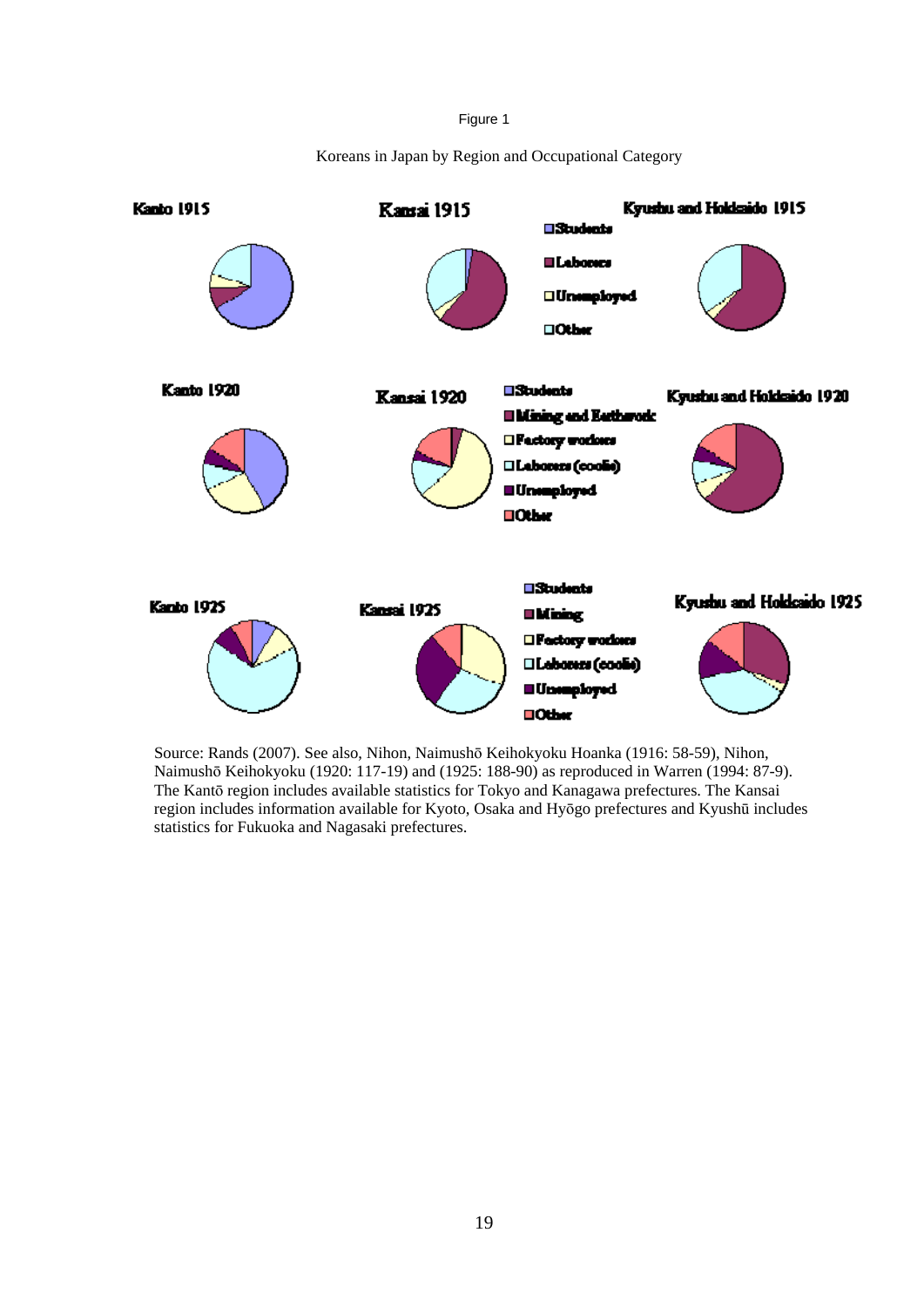#### **References**

- Allen, J. M. (1996). 'The Price of Identity: The 1923 Kanto Earthquake and Its Aftermath'. *Korean Studies* 20: 64-93.
- Baruah, B. (forthcoming). 'Women and Landed Property in Urban India: Negotiating Closed Doors and Windows of Opportunity'. In J. Beall, B. Guha-Khasnobis and R. Kanbur (eds) (forthcoming). *Urbanization and Development in Asia: Multidisciplinary Perspectives*. Delhi: Oxford University Press.
- Beall, J., B. Guha-Khasnobis, and R. Kanbur (eds) (forthcoming). *Urbanization and Development in Asia: Multidisciplinary Perspectives*. Delhi: Oxford University Press.
- Beckmann, G. M. (1971). 'The Radical Left and the Failure of Communism'. In J. W. Morley (ed.), *Dilemmas of Growth in Prewar Japan*. Princeton, NJ: Princeton University Press. 139-80.
- Bodnar, J. E. (1985). 'The Transplanted: A History of Immigrants in Urban America', *Interdisciplinary Studies in History*. Bloomington, IN: Indiana University Press.
- Chan, O. S. (1988). '40 Years of Agony: The Truth About the Cheju 4.3 Popular Movement', *New East Asia*, April.
- Che, S. (2000). *Forever Alien: A Korean Memoir, 1930-1951*. Jefferson, NC: McFarland & Company, Inc.
- Chung, C. (1984). 'Colonial Migration from Korea to Japan', PhD dissertation, University of Chicago, Department of Sociology.
- Chung, Y. and E. K. Tipton (1997). 'Problems of Assimilation: The Koreans'. In E. K. Tipton (ed.), *Society and the State in Interwar Japan*. New York: Routledge: 169-92.
- Conroy, H. (1960). *The Japanese Seizure of Korea, 1868-1910: A Study of Realism and Idealism in International Relations*. Philadelphia: University of Pennsylvania Press.
- Cumings, B. (1990). *The Origins of the Korean War: Volume II, The Roaring of the Cataract, 1947-1950*. Princeton, NJ: Princeton University Press.
- Dale, P. N. The Myth of Japanese Uniqueness, New York (St. Martin's Press, 1986).
- Fukuoka, Y. (2000). *Lives of Young Koreans in Japan*. Melbourne: Trans Pacific Press.
- Garon, S. (1987). *The State and Labor in Modern Japan*. Berkeley: University of California Press.
- Garver, R. A. (1962). 'Communication Problems of Underdevelopment: Cheju-do, Korea, 1962', *Public Opinion Quarterly*. Winter.
- Gordon, A. (1985). *The Evolution of Labor Relations in Japan: Heavy Industry 1853- 1955*. Cambridge, MA: Council on East Asian Studies, Harvard University.
- Haboush J. K. and M. Deuchler (eds) (1999). *Culture and the State in Late Chosŏn Korea*. Cambridge, MA: Harvard University Asia Center.
- Hall, J. W. (1971). *Japan: From Prehistory to Modern Times*. New York: Delta Book.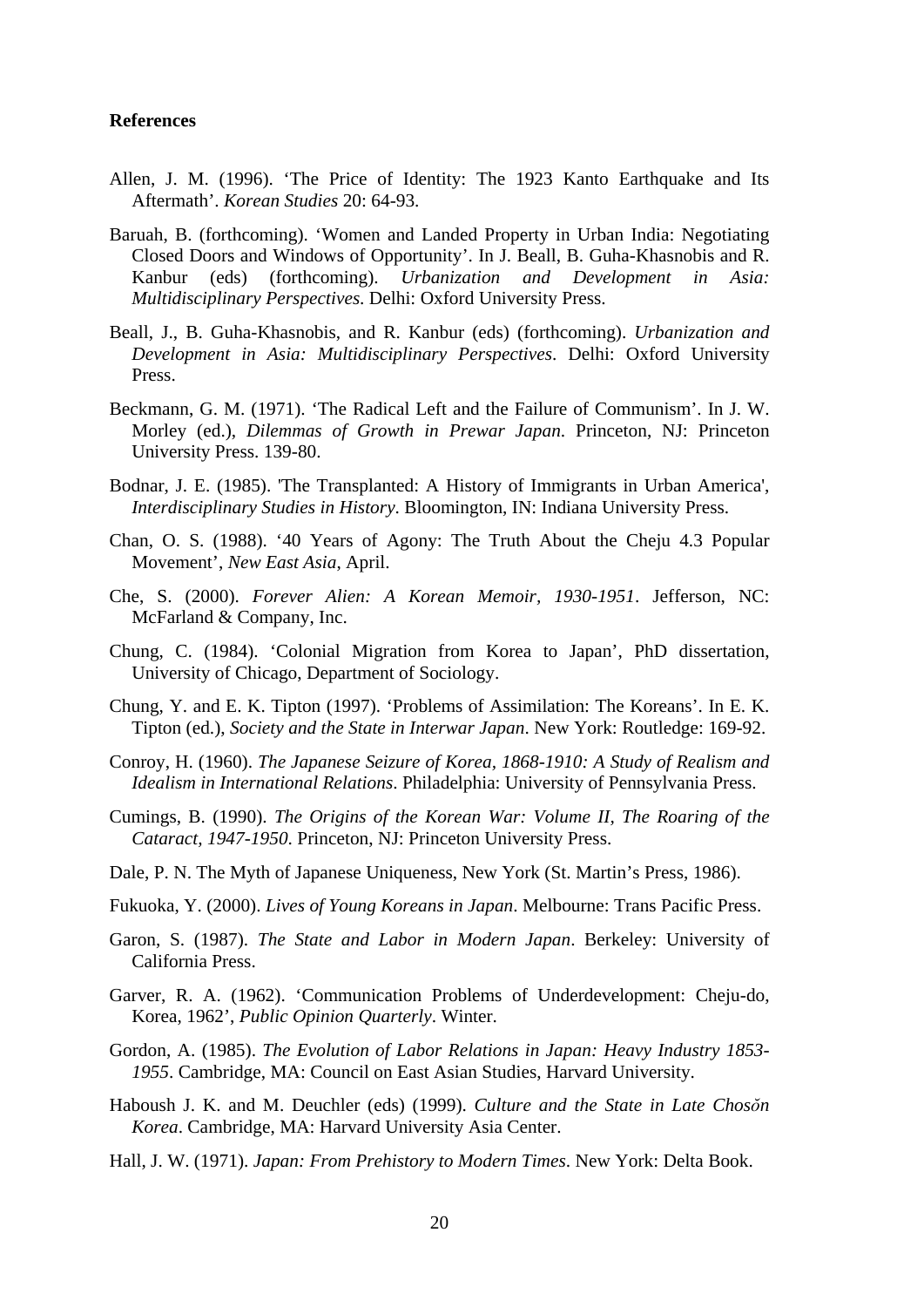- Hall, J. W. and M. B. Jansen (eds) (1967). *Studies in the Institutional History of Japan*, Princeton, NJ: Princeton University Press.
- Hanes, J. E. (2002). *The City as Subject: Seki Hajime and the Reinvention of Modern Osaka.* Berkeley, CA: University of California Press.
- Hester, J.T. (1999). 'Place-Making and the Cultural Politics of Belonging in a Mixed Korean/Japanese Locale of Osaka, Japan.' Ph.D. Dissertation, The University of California, Berkeley.
- Honda, I. (1909). *The Silk Industry of Japan*, reprinted. Tokyo, Japan: The Imperial Tokyo Sericultural Institute.
- Imai, S. (1974). *Taishō Demokurashii* (Taishō Democracy). Tokyo: Chūo Kōron.
- Ishiguro, Y. (1998). 'A Japanese National Crime: The Korean Massacre after the Great Kanto Earthquake of 1923.' *Korea Journal* 38 (4): 331-54.
- Ishii, R. (1933). *Population Pressure and Economic Life in Japan*. Naimushō Keihokyoku, Shōwa Hachinen-chū ni Okeru Shakai Undō no Jōkyō.
- Kang, C, and D. Kim (1994). *Zainichi Kankoku-Chōsenjin: Rekishi to Tenbō* (Koreans in Japan: History and Future Prospects). Tokyo: Rōdō Keizaisha.
- Kessner, T. (1977). *The Golden Door: Italian and Jewish Immigrant Mobility in New York City, 1880-1915.* Edited by Richard C. Wade, The Urban Life in America. New York, NY: Oxford University Press, 1977.
- Kim, C. (1982). Chousenjin Jokou No Uta: 1930 Nen Kishiwada Bouseki Sougi, Iwanami Shinsho. Tokyo, Japan: Iwanami Shoten.
- Kim, C. I. E. (1963) 'Correspondence and Comment', *Public Opinion Quarterly*. 27 (3): 487-90.
- Kim, E. H. and C. Choi (1997). *Dangerous Women: Gender and Korean Nationalism*, New York: Routledge.
- Kiyooka, E. (trans.) (1966). *The Autobiography of Yukichi Fukuzawa*. New York: Columbia University Press.
- Komai, H. (1995). *Migrant Workers in Japan*. New York: Kegan Paul International.
- Kyoku, Naimushō Shakai (1924). *Chōsenjin Rōdōsha ni Kansuru Jōkyō* (The Situation Regarding Korean Workers). Tokyo.
- Large, S. S. (1972). *The Rise of Labor in Japan: The Yūaikai, 1912-19*. Tokyo, Japan: Sophia University.
- Lee, C. and G. De Vos (1981). *Koreans in Japan: Ethnic Conflict and Accommodation*, Berkeley: University of California Press.
- Lie, J. (2001). *Multiethnic Japan*. Cambridge, MA: Harvard University Press.
- Matsuda, I. (1976). *Matsuda Ichiji Chirigaku Ronbun-shū* (Collection of Ichiji Matsuda's Papers on Geography). Tokyo.
- McClain, J. L. and O. Wakita (1999) (eds). Osaka: Merchants' Capital of Early Modern Japan. Ithaca, NY: Cornell University Press.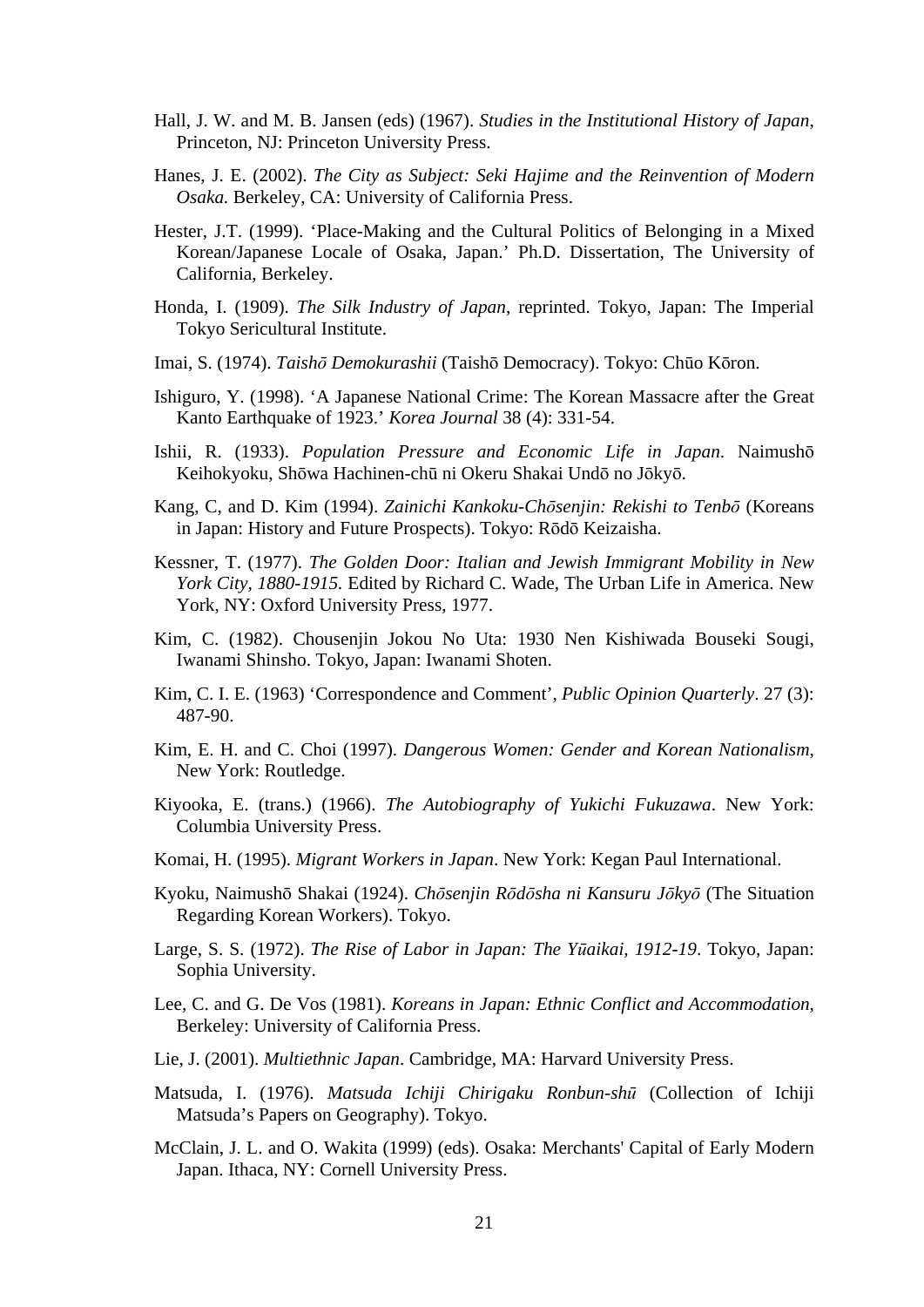- Mervio, M. (2003). 'The Korean Community in Japan and Shimane.' In T. Akaha (ed.) *Human Flows across Borders in Northeast Asia: Seminar Proceedings*, United Nations University, Tokyo, Japan, 20-21 November 2002. Monterey, CA: The Center for East Asian Studies, Monterey Institute of International Studies.
- Mitchell, R. H. (1967). *The Korean Minority in Japan*. Berkeley, CA: University of California Press.
- Mitchell, R. H. (1976). *Thought Control in Prewar Japan*. Ithaca, NY: Cornell University Press.
- Mori, H. (1997). *Immigration Policy and Foreign Workers in Japan*. New York: St. Martin's Press.
- Mun, G. (2002). 'The Formation of the Korean Community in Japan and the April 3rd Incident of Cheju Island in Korea'. *Ritsumeikan Journal of International Relations and Area Studies*, 20: 101-21.
- Naito, M. (1989). *Nihonkai Chiiki no Zainichi Chōsenjin*, Osaka Prefecture: Taka Shuppan.
- Nihon, Naimushō Keihokyoku (Japan, Ministry of Police Affairs Bureau) (1920).
- Nihon, Naimushō Keihokyoku (Japan, Ministry of Police Affairs Bureau) (1925).
- Nihon, Naimushō Keihokyoku Hoanka (Japan, Home Ministry, Police Affairs Bureau, Security Section). (1916).
- Nosco, P. (ed.) (1997). *Confucianism and Tokugawa Culture*. Honolulu: University of Hawai'i Press.
- Okamoto, S. (1970). *The Japanese Oligarchy & the Russo-Japanese War*. New York: Columbia University Press.
- Onoda, D. (1933). 'Chōson ni Okeru Kaiun no Hensen' (Development of Shipping in Korea). *Chōsen Sōran* (General Survey of Korea).
- Osaka-fu, Naimu-bu, Kōmu-ka (1933). *Osaka Kōgyō Nenpō Shōwa 7 Nen* (1932 Yearly Report on Industry in Osaka).
- Osaka-shi, Shakai-bu, Chōsa-ka (1924). *Chōsenjin Rōdōsha Mondai* (The Problem of Korean Workers). Osaka.
- Osaka-shi, Shakai-bu, Chousa-ka (1927). 'Barakku Kyojyuu Chousenjin No Roudou to Seikatsu.' edited by Chousa-ka, 24: Takahashi Insatsusho.
- Pak comp., Kyōng-sik (1975-76). *Zainichi Chōsenjin Kankei Shiryō Shūsei* (Collected Materials Concerning Koreans in Japan). Tokyo.
- Pyle, K. B. (1973). 'The Technology of Japanese Nationalism: The Local Improvement Movement, 1900-1918', *Journal of Asian Studies*, 33 (1).
- Rands, D. (2007). 'Koreans in Japan: Urban Settings and Immigrant Labor'. In R. Hutchison and J. Krase (eds) *Ethnic Landscapes in an Urban World*, 211. Amsterdam: Elsevier, JAI.
- Sandberg, L. (1997). 'Cheju Island's Haenyo Divers: Traditional Life Facing Modernization' available online from the Anomalies Project sponsored by the